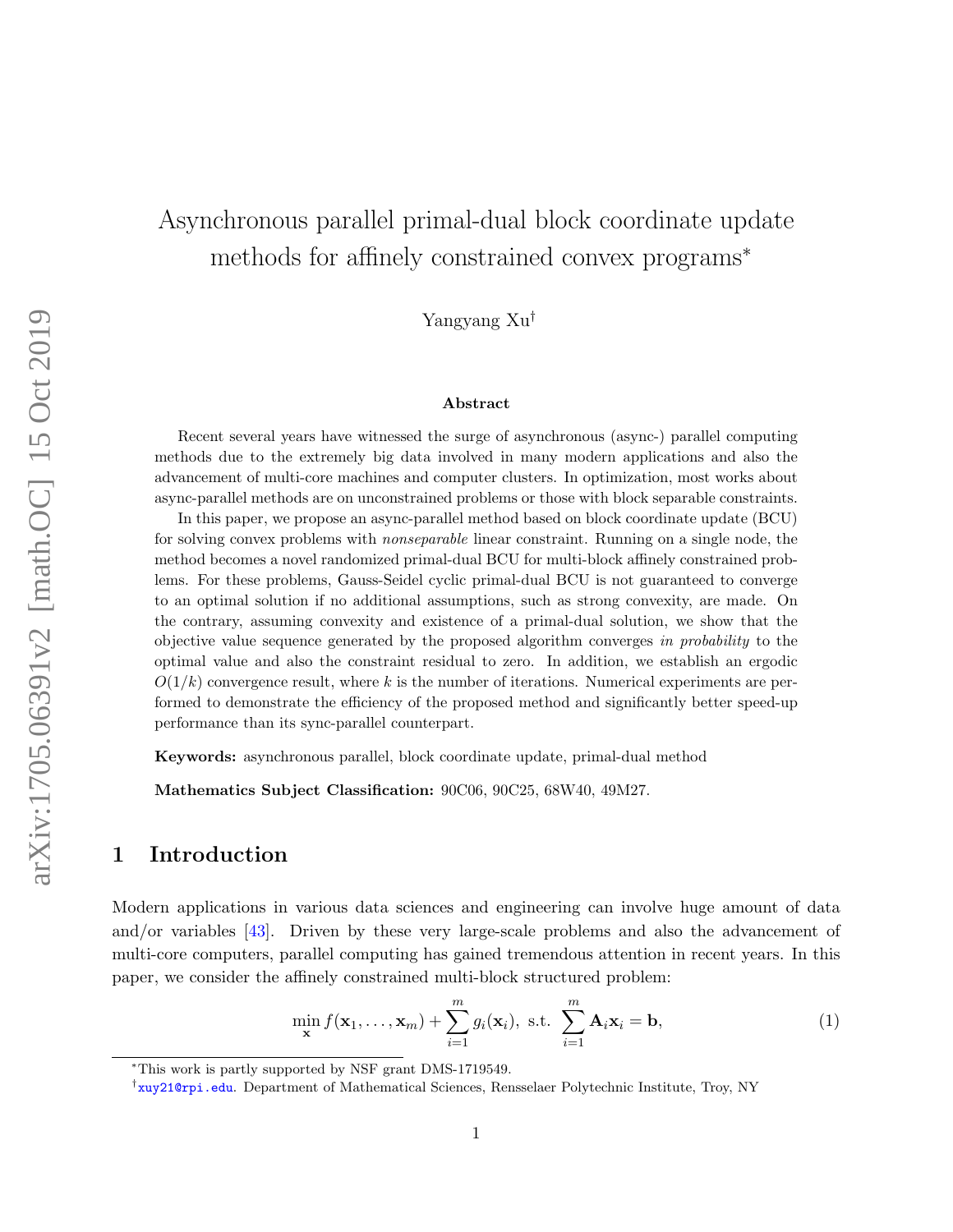<span id="page-1-3"></span>where the variable **x** is partitioned into multiple disjoint blocks  $x_1, \ldots, x_m$ , f is a continuously differentiable and convex function, and each  $g_i$  is a lower semi-continuous extended-valued convex but possibly non-differentiable function. Besides the nonseparable affine constraint, [\(1\)](#page-0-0) can also include certain block separable constraint by letting part of  $g_i$  be an indicator function of a convex set, e.g., nonnegativity constraint.

We will present a novel asynchronous (async-) parallel primal-dual method (see Algorithm [2\)](#page-8-0) to-wards finding a solution to [\(1\)](#page-0-0). Suppose there are multiple nodes (or cores, CPUs). We let one node (called master node) update both primal and dual variables and all the remaining ones (called *worker nodes*) compute and provide block gradients of  $f$  to the master node. We assume each  $g_i$  is proximable (see the definition in [\(5\)](#page-5-0) below). When there is a single node, our method reduces to a novel serial primal-dual BCU for solving [\(1\)](#page-0-0); see Algorithm [1.](#page-6-0)

#### 1.1 Motivating examples

Problems in the form of [\(1\)](#page-0-0) arise in many areas including signal processing, machine learning, finance, and statistics. For example, the basis pursuit problem [\[8\]](#page-23-0) seeks a sparse solution on an affine subspace through solving the linearly constrained program:

<span id="page-1-0"></span>
$$
\min_{\mathbf{x}} \|\mathbf{x}\|_1, \text{ s.t. } \mathbf{A}\mathbf{x} = \mathbf{b}.\tag{2}
$$

Partitioning  $\bf{x}$  into multiple disjoint blocks in an arbitrary way, one can formulate [\(2\)](#page-1-0) into the form of [\(1\)](#page-0-0) with  $f(\mathbf{x}) = 0$  and each  $g_i(\mathbf{x}_i) = ||\mathbf{x}_i||_1$ .

Another example is the portfolio optimization [\[29\]](#page-25-0). Suppose we have a unit of capital to invest on m assets. Let  $x_i$  be the fraction of capital invested on the *i*-th asset and  $\xi_i$  be the expected return *m* assets. Let  $x_i$  be the fraction of capital invested on the *i*-th asset and  $\zeta_i$  be the expected feture.<br>The goal is to minimize the risk measured by  $\sqrt{x^{\top} \Sigma x}$  subject to total unit capital and minimum expected return c, where  $\mathbf{x} = (x_1, \ldots, x_m)$  and  $\Sigma$  is the covariance matrix. To find the optimal x, one can solve the problem:

<span id="page-1-1"></span>
$$
\min_{\mathbf{x}} \frac{1}{2} \mathbf{x}^{\top} \mathbf{\Sigma} \mathbf{x}, \text{ s.t. } \sum_{i=1}^{m} x_i \le 1, \sum_{i=1}^{m} \xi_i x_i \ge c, x_i \ge 0, \forall i.
$$
 (3)

Introducing slack variables to the first two inequalities, one can easily write [\(3\)](#page-1-1) into the form of [\(1\)](#page-0-0) with a quadratic f and each  $g_i$  being an indicator function of the nonnegativity constraint set.

In addition,  $(1)$  includes as a special case the dual support vector machine  $(SVM)$  [\[10\]](#page-23-1). Given training data set  $\{(\mathbf{x}_i, y_i)\}_{i=1}^N$  with  $y_i \in \{-1, +1\}$ ,  $\forall i$ , let  $\mathbf{X} = [\mathbf{x}_1, \dots, \mathbf{x}_N]$  and  $\mathbf{y} = [y_1; \dots; y_N]$ . The dual form of the linear SVM can be written as

<span id="page-1-2"></span>
$$
\min_{\theta} \frac{1}{2} \theta^{\top} \text{Diag}(\mathbf{y}) \mathbf{X}^{\top} \mathbf{X} \text{Diag}(\mathbf{y}) \theta - \mathbf{e}^{\top} \theta, \text{ s.t. } \mathbf{y}^{\top} \theta = 0, 0 \le \theta_i \le C, \forall i,
$$
\n(4)

where  $\boldsymbol{\theta} = [\theta_1; \dots; \theta_N]$ , and C is a given number relating to the soft margin size. It is easy to formulate [\(4\)](#page-1-2) into the form of [\(1\)](#page-0-0) with f being the quadratic objective function and each  $g_i$  the indicator function of the set  $[0, C]$ .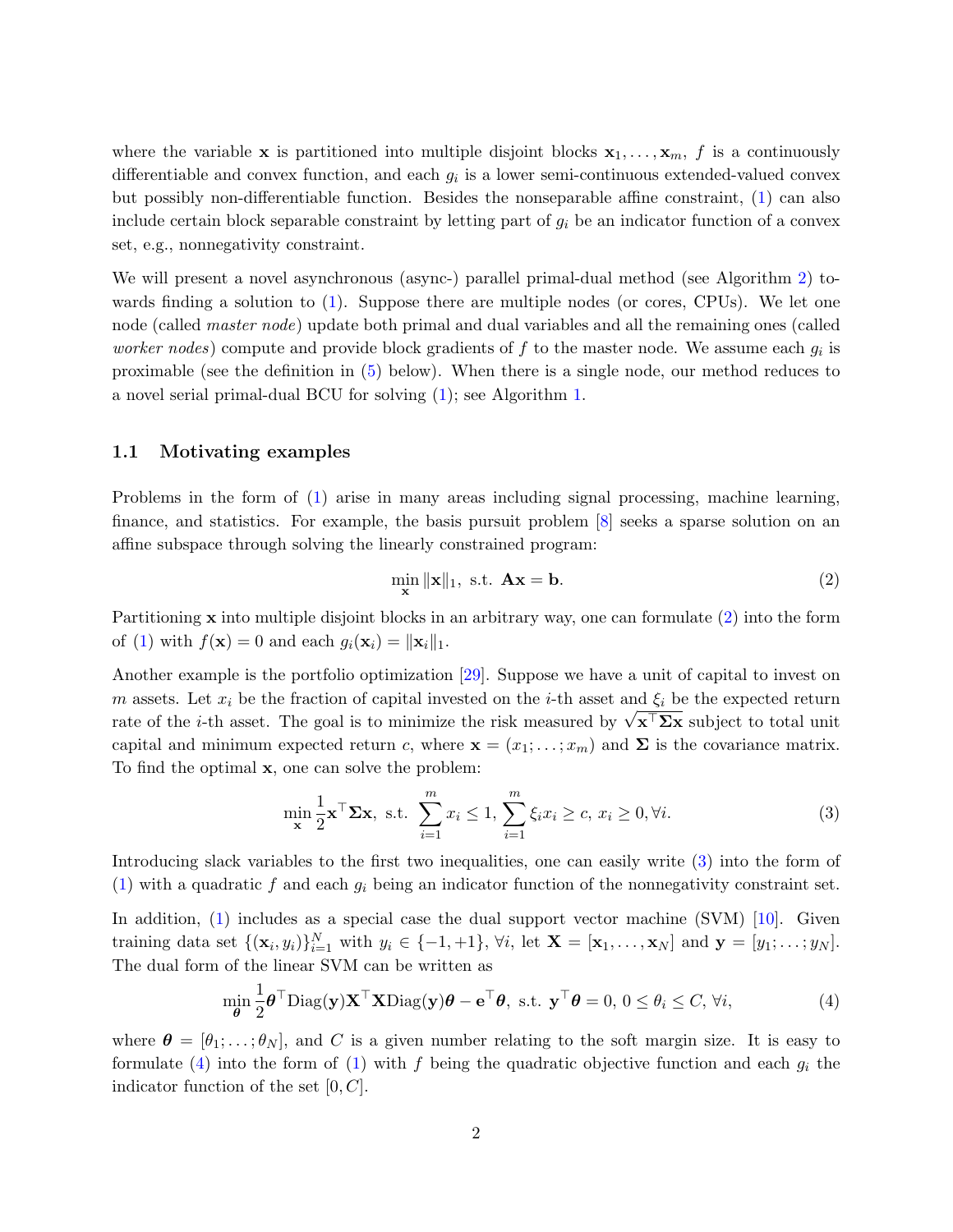<span id="page-2-0"></span>Finally, the penalized and constrained (PAC) regression problem [\[22\]](#page-24-0) is also one example of [\(1\)](#page-0-0) with  $f(\mathbf{x}) = \frac{1}{N} \sum_{j=1}^{N} f_j(\mathbf{x})$  and linear constraint of J equations. As  $N \gg J$  (that often holds for problems with massive training data), the PAC regression satisfies Assumption [0.](#page-6-1) In addition, if  $m \gg 1$  and  $N \gg 1$ , both [\(3\)](#page-1-1) and [\(4\)](#page-1-2) satisfy the assumption, and thus the proposed async-parallel method will be efficient when applied to these problems. Although Assumption [0](#page-6-1) does not hold for  $(2)$  as  $p > 1$ , our method running on a single node can still outperform state-of-the-art non-parallel solvers; see the numerical results in section [4.1.](#page-17-0)

#### 1.2 Block coordinate update

The block coordinate update (BCU) method breaks possibly very high-dimensional variable into small pieces and renews one at a time while all the remaining blocks are fixed. Although the problem [\(1\)](#page-0-0) can be extremely large-scale and complicated, BCU solves a sequence of small-sized and easier subproblems. As [\(1\)](#page-0-0) owns nice structures, e.g., coordinate friendly [\[31\]](#page-25-1), BCU can not only have low per-update complexity but also enjoy faster overall convergence than the method that updates the whole variable every time. BCU has been applied to many unconstrained or block-separably constrained optimization problems (e.g.,  $[21, 30, 34, 36, 40, 41, 45, 46]$  $[21, 30, 34, 36, 40, 41, 45, 46]$  $[21, 30, 34, 36, 40, 41, 45, 46]$  $[21, 30, 34, 36, 40, 41, 45, 46]$  $[21, 30, 34, 36, 40, 41, 45, 46]$  $[21, 30, 34, 36, 40, 41, 45, 46]$  $[21, 30, 34, 36, 40, 41, 45, 46]$  $[21, 30, 34, 36, 40, 41, 45, 46]$  $[21, 30, 34, 36, 40, 41, 45, 46]$  $[21, 30, 34, 36, 40, 41, 45, 46]$  $[21, 30, 34, 36, 40, 41, 45, 46]$  $[21, 30, 34, 36, 40, 41, 45, 46]$  $[21, 30, 34, 36, 40, 41, 45, 46]$  $[21, 30, 34, 36, 40, 41, 45, 46]$  $[21, 30, 34, 36, 40, 41, 45, 46]$ ), and it has also been used to solve affinely constrained separable problems, i.e., in the form of  $(1)$  without f term  $(e.g., [12,13,17-19])$  $(e.g., [12,13,17-19])$  $(e.g., [12,13,17-19])$  $(e.g., [12,13,17-19])$  $(e.g., [12,13,17-19])$ . However, only a few existing works  $(e.g., [14,15,20])$  $(e.g., [14,15,20])$  $(e.g., [14,15,20])$  $(e.g., [14,15,20])$  $(e.g., [14,15,20])$  have studied BCU on solving affinely constrained problems with a nonseparable objective function.

#### 1.3 Asynchronization

Parallel computing methods distribute computation over and collect results from multiple nodes. Synchronous (sync) parallel methods require all nodes to keep in the same pace. Upon all nodes finish their own computation, they altogether proceed to the next step. This way, the faster node has to wait for the slowest one, and that wastes a lot of waiting time. On the contrary, async-parallel methods keep all nodes continuously working and eliminate the idle waiting time. Numerous works (e.g., [\[27,](#page-25-5)[28,](#page-25-6)[32,](#page-25-7)[35\]](#page-25-8)) have demonstrated that async-parallel methods can achieve significantly better speed-up than their sync-parallel counterparts.

Due to lack of synchronization, the information used by a certain node may be outdated. Hence the convergence of an async-parallel method cannot be easily inherited from its non-parallel counterpart but often requires a new tool of analysis. Most existing works only analyze such methods for unconstrained or block-separably constrained problems. Exceptions include [\[4,](#page-23-2) [5,](#page-23-3) [42,](#page-26-5) [48\]](#page-26-6) that consider separable problems with special affine constraint.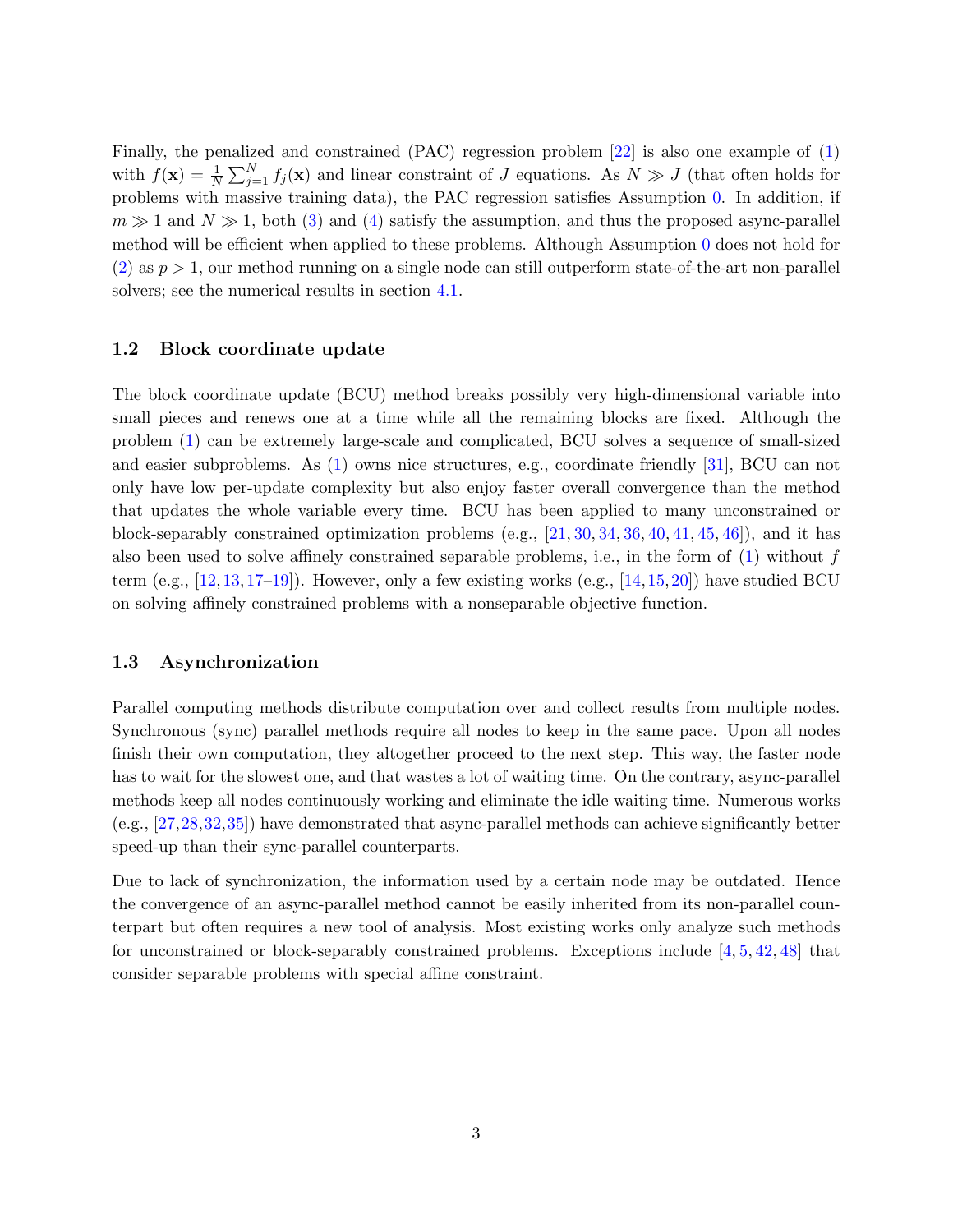#### <span id="page-3-1"></span>1.4 Related works

Recent several years have witnessed the surge of async-parallel methods partly due to the increasingly large scale of data/variable involved in modern applications. However, only a few existing works discuss such methods for affinely constrained problems. Below we review the literature of async-parallel BCU methods in optimization and also primal-dual BCU methods for affinely constrained problems.

It appears that the first async-parallel method was proposed by Chazan and Miranker [\[6\]](#page-23-4) for solving linear systems. Later, such methods have been applied in many others fields. In optimization, the first async-parallel BCU method was due to Bertsekas and Tsitsiklis [\[1\]](#page-23-5) for problems with a smooth objective. It was shown that the objective gradient sequence converges to zero. Tseng [\[39\]](#page-26-7) further analyzed its convergence rate and established local linear convergence by assuming isocost surface separation and a local Lipschitz error bound on the objective. Recently, [\[27,](#page-25-5) [28\]](#page-25-6) developed asyncparallel methods based on randomized BCU for convex problems with possibly block separable constraints. They established convergence and also rate results by assuming a bounded delay on the outdated block gradient information. The results have been extended to the case with unbounded probabilistic delay in [\[33\]](#page-25-9), which also shows convergence of the async-parallel BCU methods for nonconvex problems. On solving problems with convex separable objective and linear constraints, [\[42\]](#page-26-5) proposed to apply the alternating direction method of multipliers (ADMM) in an asynchronous and distributive way. Assuming a special structure on the linear constraint, it established  $O(1/k)$  ergodic convergence result, where k is the total number of iterations. In [\[2,](#page-23-6) [4,](#page-23-2) [5,](#page-23-3) [48\]](#page-26-6), the async-ADMM is applied to distributed multi-agent optimization, which can be equivalently formulated into [\(1\)](#page-0-0) with  $f = 0$  and consensus constraint. Among them, [\[2\]](#page-23-6) proved an almost sure convergence result, [\[48\]](#page-26-6) showed sublinear convergence of the async-ADMM for convex problems, and [\[5\]](#page-23-3) established its linear convergence for strongly convex problems. Besides convex problems, [\[4\]](#page-23-2) also considered nonconvex cases. Assuming certain structure on the problem and choosing appropriate parameters, it showed that any limit point of the iterates satisfies firstorder optimality conditions. The works [\[9,](#page-23-7) [32\]](#page-25-7) developed async-parallel BCU methods for fixedpoint or monotone inclusion problems. Although these settings are more general (including convex optimization as a special case), no convergence rate results have been shown under monotonicity assumption<sup>[1](#page-3-0)</sup> (similar to convexity in optimization).

Running on a single node, the proposed async-parallel method reduces to a serial randomized primal-dual BCU. In the literature, various Gauss-Seidel (GS) cyclic BCU methods have been developed for solving separable convex programs with linear constraints. Although a cyclic primal-dual BCU can empirically work well, in general it may diverge [\[7,](#page-23-8) [13,](#page-24-3) [44\]](#page-26-8). By an example of  $3 \times 3$ linear system, [\[7\]](#page-23-8) showed that the direct extension of ADMM could diverge on solving problems with more than 2 blocks. The works [\[13,](#page-24-3) [44\]](#page-26-8) showed that even with proximal terms, the cyclic primaldual BCU can still diverge. Hence, to guarantee convergence, additional assumptions besides

<span id="page-3-0"></span><sup>&</sup>lt;sup>1</sup>In [\[32\]](#page-25-7), a linear convergence result is established under strong monotonicity assumption, which is similar to strong convexity in optimization.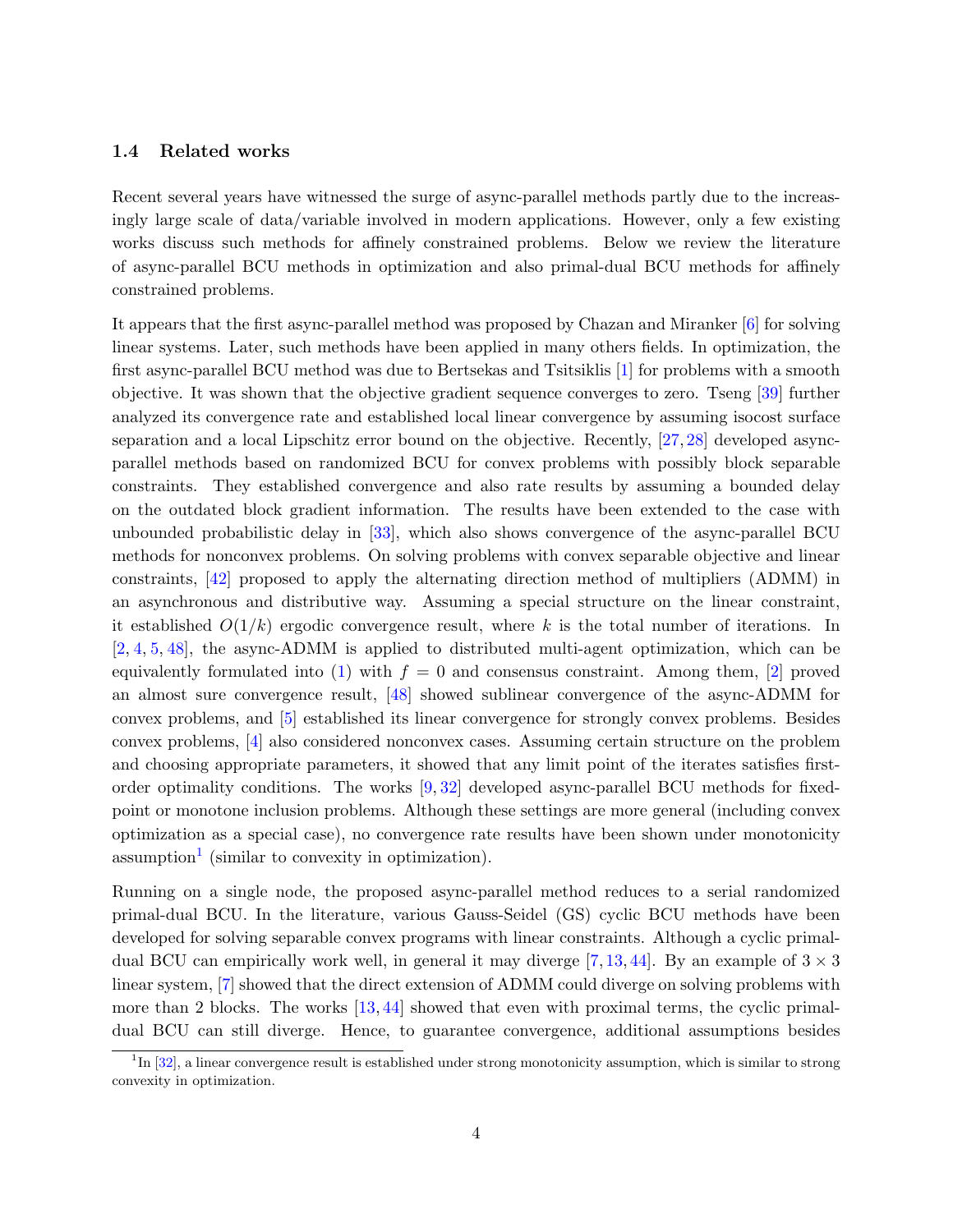<span id="page-4-0"></span>convexity must be made, such as strong convexity on part of the objective [\[3,](#page-23-9) [11,](#page-24-9) [16,](#page-24-10) [23,](#page-24-11) [25,](#page-25-10) [26\]](#page-25-11) and orthogonality properties of block matrices in the linear constraint [\[7\]](#page-23-8). Assuming strong convexity of each block component function and choosing the penalty parameter within a region, [\[16\]](#page-24-10) showed the convergence of ADMM to an optimal solution for solving problems with multiple blocks. For 3-block problems, [\[3,](#page-23-9) [11,](#page-24-9) [23\]](#page-24-11) established the convergence of ADMM and/or its variant by assuming strong convexity of one block component function. For general m-block problems,  $[26]$  showed that if  $m-1$  block component functions are strongly convex, then ADMM with appropriate penalty parameter is guaranteed to converge. Without these assumptions, modifications to the algorithm are necessary for convergence. For example, [\[18,](#page-24-12)[19\]](#page-24-5) performed a correction step after each cycle of updates. On solving linear system or quadratic programming, [\[38\]](#page-26-9) proposed, at each iteration, to first randomly permute all block variables and then perform a cyclic update. Jacobi-type update together with proximal terms was used in  $[12,17]$  $[12,17]$  to ensure the convergence of the algorithm, which turns out to be a linearized augmented Lagrange method (ALM). In addition, a hybrid Jacobi-GS update was performed in [\[24,](#page-25-12) [37,](#page-25-13) [44\]](#page-26-8). Different from these modifications, our algorithm simply employs randomization in selecting block variable and can perform significantly better than Jacobitype methods. In addition, convergence is guaranteed with convexity assumption and thus better than those results for GS-type methods.

#### 1.5 Contributions

The contributions are summarized as follows.

- We propose an async-parallel BCU method for solving multi-block structured convex programs with linear constraint. The algorithm is the first async-parallel primal-dual method for affinely constrained problems with nonseparable objective. When there is only one node, it reduces to a novel serial primal-dual BCU method.
- With convexity and existence of a primal-dual solution, convergence of the proposed method is guaranteed. We first establish convergence of the serial BCU method. We show that the objective value converges in probability to the optimal value and also the constraint residual to zero. In addition, we establish an ergodic convergence rate result. Then through bounding a cross term involving delayed block gradient, we prove that similar convergence results hold for the async-parallel BCU method if a delay-dependent stepsize is chosen.
- We implement the proposed algorithm and apply it to the basis pursuit, quadratic programming, and also the support vector machine problems. Numerical results demonstrate that the serial BCU is comparable to or better than state-of-the-art methods. In addition, the async-parallel BCU method can achieve significantly better speed-up performance than its sync-parallel counterpart.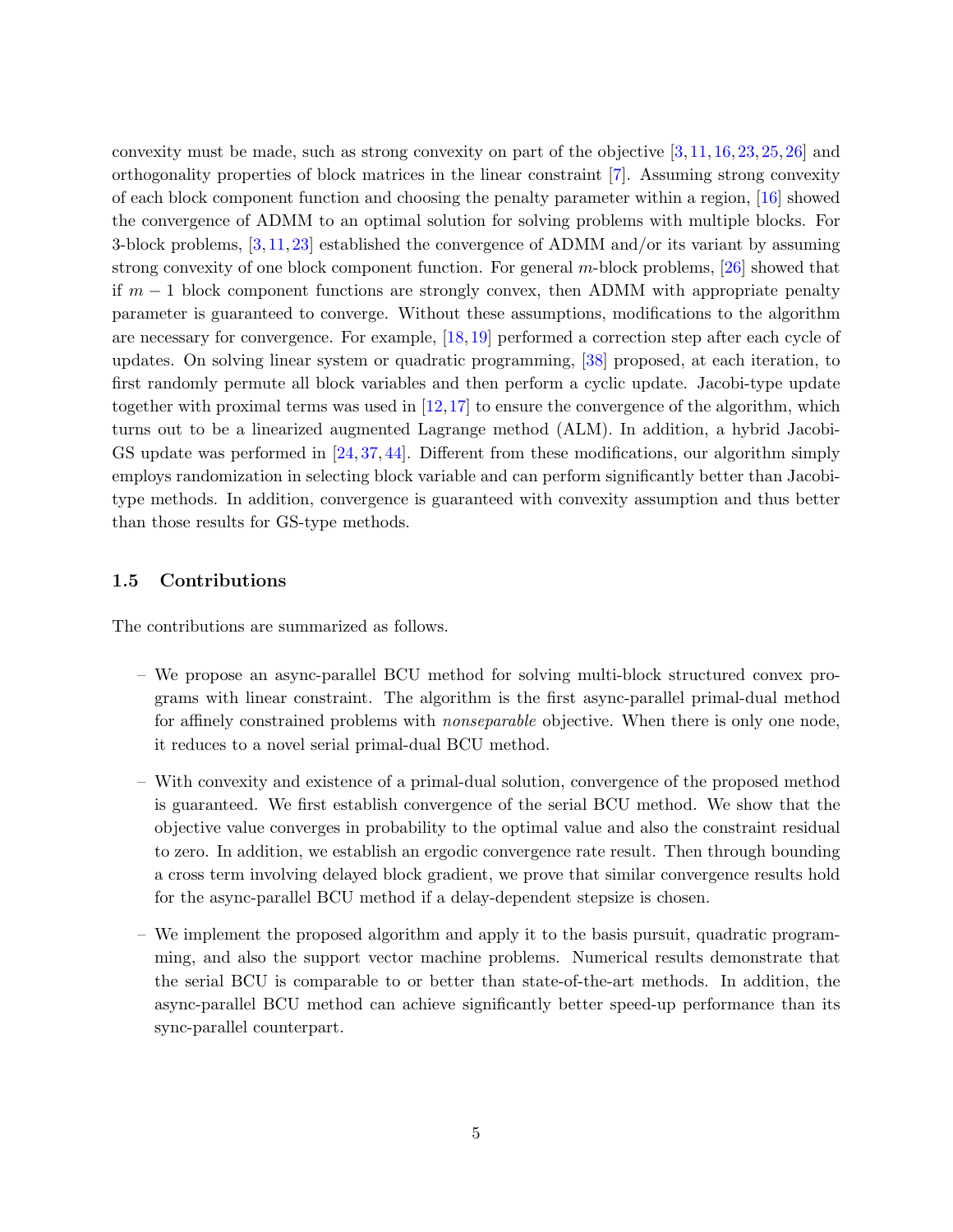#### 1.6 Notation and Outline

We use bold small letters  $x, y, \lambda, \ldots$  for vectors and bold capital letters  $A, L, P, \ldots$  for matrices. [m] denotes the integer set  $\{1, 2, \ldots, m\}$ . U<sub>i</sub>x represents a vector with  $\mathbf{x}_i$  for its *i*-th block and zero for all other  $m-1$  blocks. blkdiag( $\mathbf{P}_1, \ldots, \mathbf{P}_m$ ) denotes a block diagonal matrix with  $\mathbf{P}_1, \ldots, \mathbf{P}_m$ on the diagonal blocks. We denote  $\|\mathbf{x}\|$  as the Euclidean norm of **x** and  $\|\mathbf{x}\|_{\mathbf{P}} = \sqrt{\mathbf{x}^{\top} \mathbf{P} \mathbf{x}}$  for a symmetric positive semidefinite matrix P. We reserve I for the identity matrix, and its size is clear from the context.  $\mathbb{E}_{i_k}$  stands for the expectation about  $i_k$  conditional on previous history  $\{i_1,\ldots,i_{k-1}\}\.$  We use  $\xi^k \stackrel{p}{\to} \xi$  for convergence in probability of a random vector sequence  $\xi^k$  to  $\xi$ .

For ease of notation, we let  $g(\mathbf{x}) = \sum_{i=1}^{m} g_i(\mathbf{x}_i)$ ,  $F = f + g$ , and  $\mathbf{A} = [\mathbf{A}_1, \dots, \mathbf{A}_m]$ . Denote

$$
\Phi(\bar{\mathbf{x}}, \mathbf{x}, \boldsymbol{\lambda}) = F(\bar{\mathbf{x}}) - F(\mathbf{x}) - \langle \boldsymbol{\lambda}, \mathbf{A}\bar{\mathbf{x}} - \mathbf{b} \rangle.
$$

Then  $(\mathbf{x}^*, \boldsymbol{\lambda}^*)$  is a saddle point of [\(1\)](#page-0-0) if  $\mathbf{A}\mathbf{x}^* = \mathbf{b}$  and  $\Phi(\mathbf{x}, \mathbf{x}^*, \boldsymbol{\lambda}^*) \geq 0$ ,  $\forall \mathbf{x}$ .

The proximal operator of a function  $\psi$  is defined as

<span id="page-5-0"></span>
$$
\mathbf{prox}_{\psi}(\mathbf{x}) = \underset{\mathbf{y}}{\arg\min} \ \psi(\mathbf{y}) + \frac{1}{2} \|\mathbf{x} - \mathbf{y}\|^2. \tag{5}
$$

If  $\mathbf{prox}_{\psi}(\mathbf{x})$  has a closed-form solution or is easy to compute, we call  $\psi$  proximable.

Outline. The rest of the paper is organized as follows. In section [2,](#page-5-1) we present the serial and also async-parallel primal-dual BCU methods for [\(1\)](#page-0-0). Convergence results of the algorithms are shown in section [3.](#page-7-0) Section [4](#page-17-1) gives experimental results, and finally section [5](#page-23-10) concludes the paper.

### <span id="page-5-1"></span>2 Algorithm

In this section, we propose an async-parallel primal-dual method for solving [\(1\)](#page-0-0). Our algorithm is a BCU-type method based on the augmented Lagrangian function of [\(1\)](#page-0-0):

$$
\mathcal{L}_{\beta}(\mathbf{x}, \boldsymbol{\lambda}) = f(\mathbf{x}) + g(\mathbf{x}) - \langle \boldsymbol{\lambda}, \mathbf{A}\mathbf{x} - \mathbf{b} \rangle + \frac{\beta}{2} ||\mathbf{A}\mathbf{x} - \mathbf{b}||^2,
$$

where  $\lambda$  is the multiplier (or augmented Lagrangian dual variable), and  $\beta$  is a penalty parameter.

#### 2.1 Non-parallel method

For ease of understanding, we first present a non-parallel method in Algorithm [1.](#page-6-0) At every iteration, the algorithm chooses one out of  $m$  block uniformly at random and renews it by  $(6)$  while fixing all the remaining blocks. Upon finishing the update to **x**, it immediately changes the multiplier  $\lambda$ . The linearization to possibly complicated smooth term  $f$  greatly eases the x-subproblem. Depending on the form of  $g_i$ , we can choose appropriate  $P_i$  to make [\(6\)](#page-6-2) simple to solve. Since each  $g_i$  is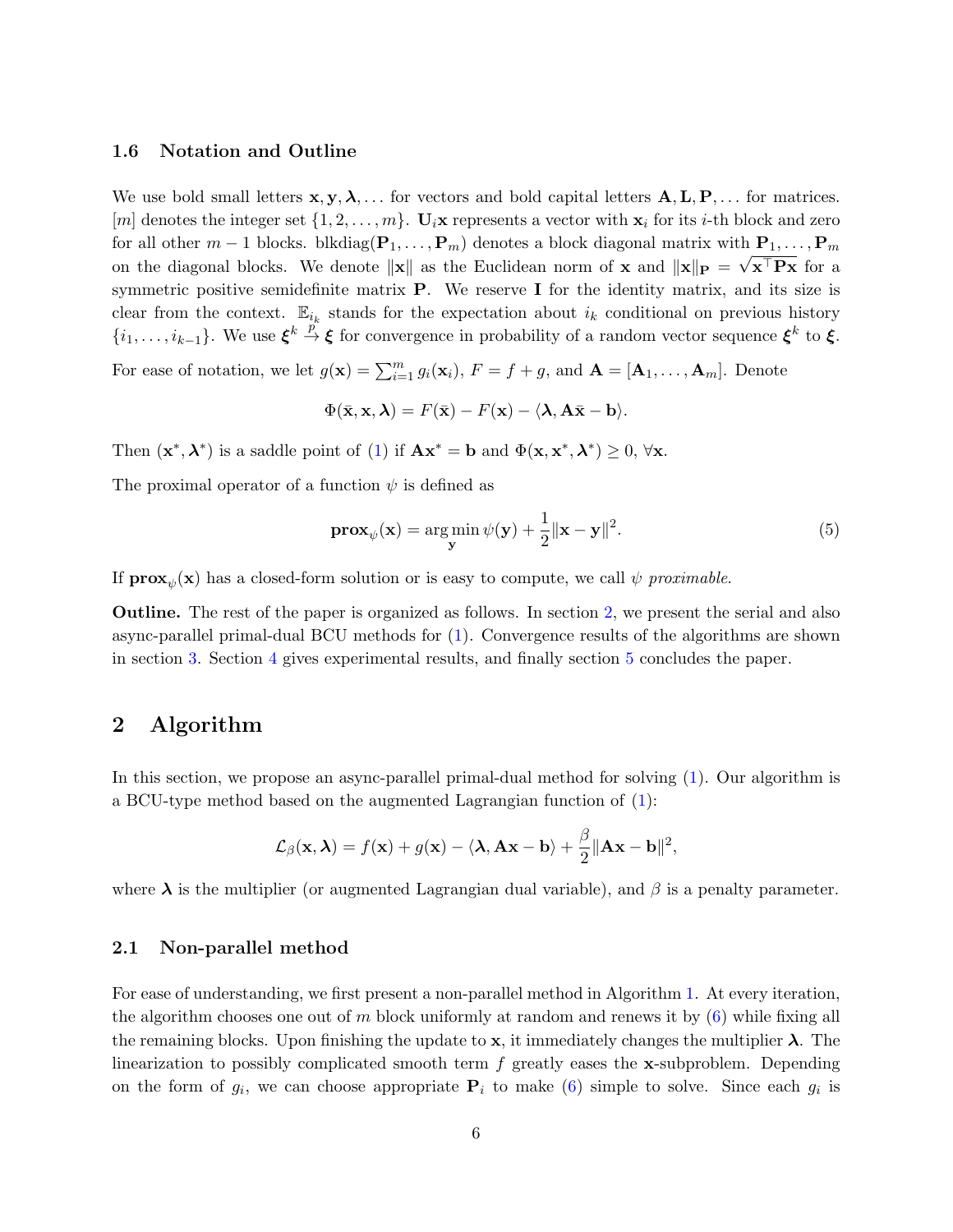<span id="page-6-5"></span>proximable, one can always easily find a solution to [\(6\)](#page-6-2) if  $P_i = \eta_i I$ . For even simpler  $g_i$  such as  $\ell_1$ -norm and indicator function of a box constraint set, we can set  $P_i$  to a diagonal matrix and have a closed-form solution to  $(6)$ . Note that the algorithm is a special case of Algorithm 1 in [\[14\]](#page-24-6) with only one group of variables. We include it here for ease of understanding our parallel method.

Randomly choosing a block to update has advantages over the cyclic way in both theoretical and empirical perspectives. We will show that this randomized BCU has guaranteed convergence with convexity other than strong convexity assumed by the cyclic primal-dual BCU. In addition, randomization enables us to parallelize the algorithm in an efficient way as shown in Algorithm [2.](#page-8-0)

Algorithm 1: Randomized primal-dual block update for [\(1\)](#page-0-0)

<span id="page-6-0"></span>**1 Initialization:** choose  $\mathbf{x}^0$  and  $\mathbf{\lambda}^0 = \mathbf{0}$ ; let  $\mathbf{r}^0 = \mathbf{A}\mathbf{x}^0 - \mathbf{b}$  and  $k = 0$ ; set  $\beta$ ,  $\rho$  and  $\mathbf{P}_i$ 's.

- 2 while the stopping conditions not satisfied do
- $\mathbf{3}$  | Pick  $i_k$  from  $[m]$  uniformly at random.

4 For any  $i \neq i_k$ , keep  $\mathbf{x}_i^{k+1} = \mathbf{x}_i^k$ , and for  $i = i_k$ , update  $\mathbf{x}_i$  by

<span id="page-6-2"></span>
$$
\mathbf{x}_{i}^{k+1} \in \argmin_{\mathbf{x}_{i}} \langle \nabla_{i} f(\mathbf{x}^{k}) - \mathbf{A}_{i}^{\top} (\boldsymbol{\lambda}^{k} - \beta \mathbf{r}^{k}), \mathbf{x}_{i} \rangle + g_{i}(\mathbf{x}_{i}) + \frac{1}{2} ||\mathbf{x}_{i} - \mathbf{x}_{i}^{k}||_{\mathbf{P}_{i}}^{2},
$$
(6)

Update residual  ${\bf r}$  and multipliers  $\pmb \lambda$  by

<span id="page-6-4"></span><span id="page-6-3"></span>
$$
\mathbf{r}^{k+1} = \mathbf{r}^k + \mathbf{A}_{i_k} (\mathbf{x}_{i_k}^{k+1} - \mathbf{x}_{i_k}^k),\tag{7}
$$

<span id="page-6-1"></span>
$$
\lambda^{k+1} = \lambda^k - \rho \mathbf{r}^{k+1}.\tag{8}
$$

Let  $k \leftarrow k + 1$ .

#### 2.2 Async-parallel method

Assume there are p nodes. Let the data and variables be stored in a global memory accessible to every node. We let one node (called *master node*) update both primal variable  $x$  and dual variable  $\lambda$  and the remaining ones (called *worker nodes*) compute block gradients of f and provide them to the master node. The method is summarized in Algorithm [2.](#page-8-0)

To achieve nice practical speed-up performance, we make the following assumption:

**Assumption 0** The cost of computing  $\nabla_i f(\mathbf{x})$  is roughly at least  $p-1$  times of that of updating  $\mathbf{x}_i$ , r, and  $\boldsymbol{\lambda}$  respectively by [\(9\)](#page-8-1), [\(7\)](#page-6-3) and [\(8\)](#page-6-4) for all i, where p is the number of nodes.

Note that our theoretical analysis does not require this assumption. Roughly speaking, the above assumption means that the worker nodes compute block gradients no faster than the master node can use them. When it holds, the master node can quickly digest the block gradient information fed by all worker nodes. Without this assumption, Algorithm [2](#page-8-0) may not perform well in terms of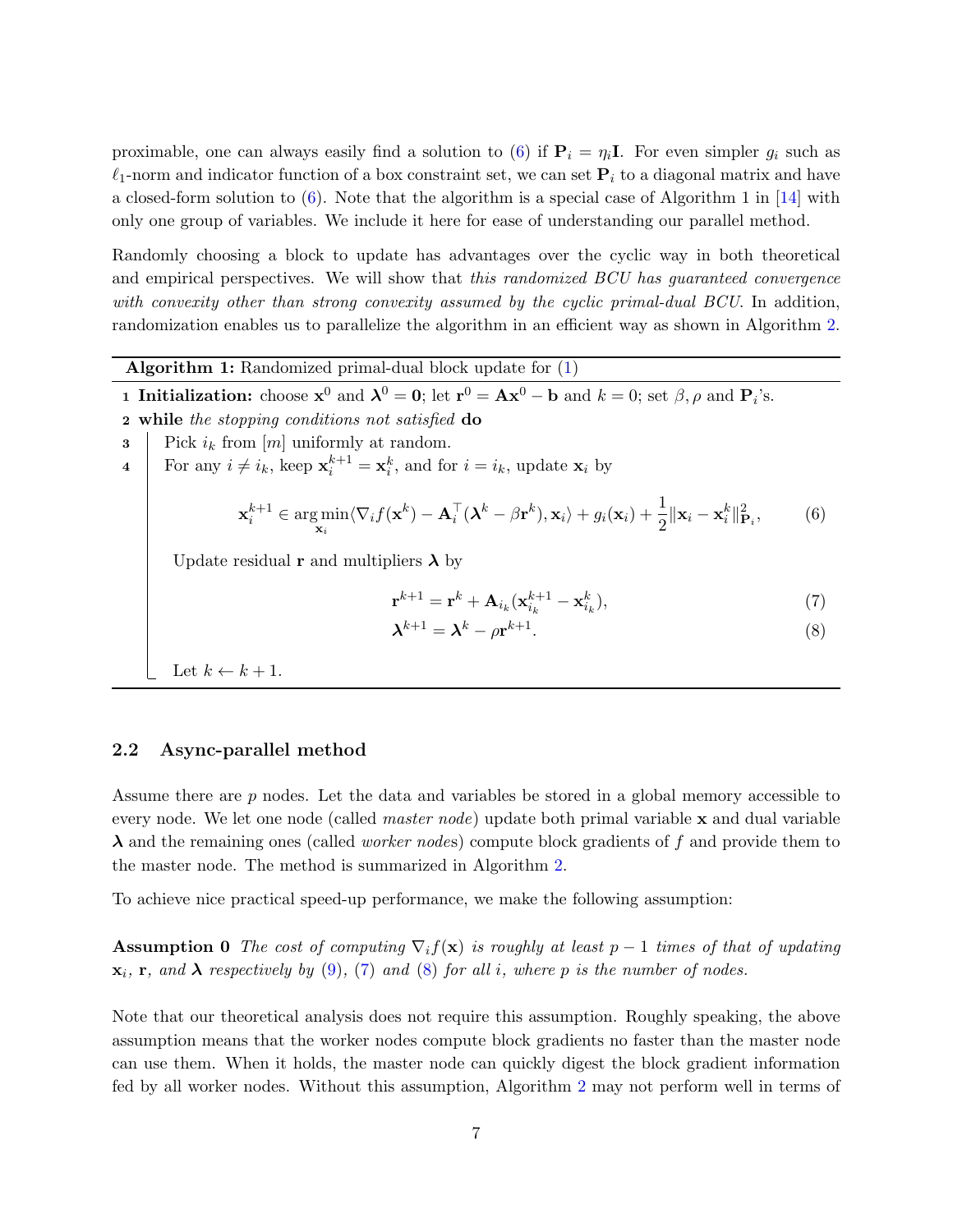<span id="page-7-2"></span>parallel efficiency. For example, if  $p > 2$ , and computing  $\nabla_i f(\mathbf{x})$  takes similar time as updating  $\mathbf{x}_i$ , r and  $\lambda$ , then until the k-th iteration, there would be roughly  $k(p-2)$  partial gradients that have been sent to but not used by the master node. In this case, a lot of computation will be wasted.

We make a few remarks on Algorithm [2](#page-8-0) as follows.

- **Special case:** If there is only one node (i.e.,  $p = 1$ ), the algorithm simply reduces to the non-parallel Algorithm [1.](#page-6-0) In this case, Assumption [0](#page-6-1) trivially holds.
- Iteration number: Only the master node increases the iteration number  $k$ , which counts the times  $\lambda$  is updated and also the number of used block gradients. The sync-parallel method (e.g., in [\[14\]](#page-24-6)) chooses to update multiple blocks every time, and the computation is distributed over multiple nodes. It generally requires larger weight in the proximal term for convergence. Hence, even if  $\mathbf{v}^k = \nabla_{i_k} f(\mathbf{x}^k)$ ,  $\forall k$ , Algorithm [2](#page-8-0) does not reduce to its sync-parallel counterpart.
- Delayed information: Since all worker nodes provide block gradients to the master node, we cannot guarantee every computed block gradient will be immediately used to update x. Hence, in [\(9\)](#page-8-1),  $\mathbf{v}^k$  may not equal  $\nabla_i f(\mathbf{x}^k)$  but can be a delayed (i.e., outdated) block gradient. The delay is usually in the same order of  $p$  and can affect the stepsize, but the affect is negligible as the block number  $m$  is greater than the delay in an order (see Theorem [3.8\)](#page-16-0).

Because x-blocks are computed in the master node, the values of  $\bf{r}$  and  $\lambda$  used in the update are always up-to-date. One can let worker nodes compute new  $x_i$ 's and then feed them (or also the changes in r) to the master node. That way, r and  $\lambda$  will also be outdated when computing x-blocks.

– Load balance: Under Assumption [0,](#page-6-1) if [\(9\)](#page-8-1) is easy to solve (e.g.,  $P_i = \eta_i I$ ) and all nodes have similar computing power, the master node will have used all received block gradients before a new one comes. We let the master node itself also compute block gradient if there is no new one sent from any worker node. This way, all nodes work continuously without idle wait. Compared to its sync-parallel counterpart that typically suffers serious load imbalance, the async-parallel can achieve better speed-up; see the numerical results in section [4.3.](#page-20-0)

# <span id="page-7-0"></span>3 Convergence analysis

In this section, we present convergence results of the proposed algorithm. First, we analyze the non-parallel Algorithm [1.](#page-6-0) We show that the objective value  $F(\mathbf{x}^k)$  and the residual  $\mathbf{A}\mathbf{x}^k - \mathbf{b}$  converge to the optimal value and zero respectively in probability. In addition, we establish a sublinear convergence rate result based on an averaged point. Then, through bounding a cross term involving the delayed block gradient, we establish similar results for the async-parallel Algorithm [2.](#page-8-0)

<span id="page-7-1"></span>Throughout our analysis, we make the following assumptions.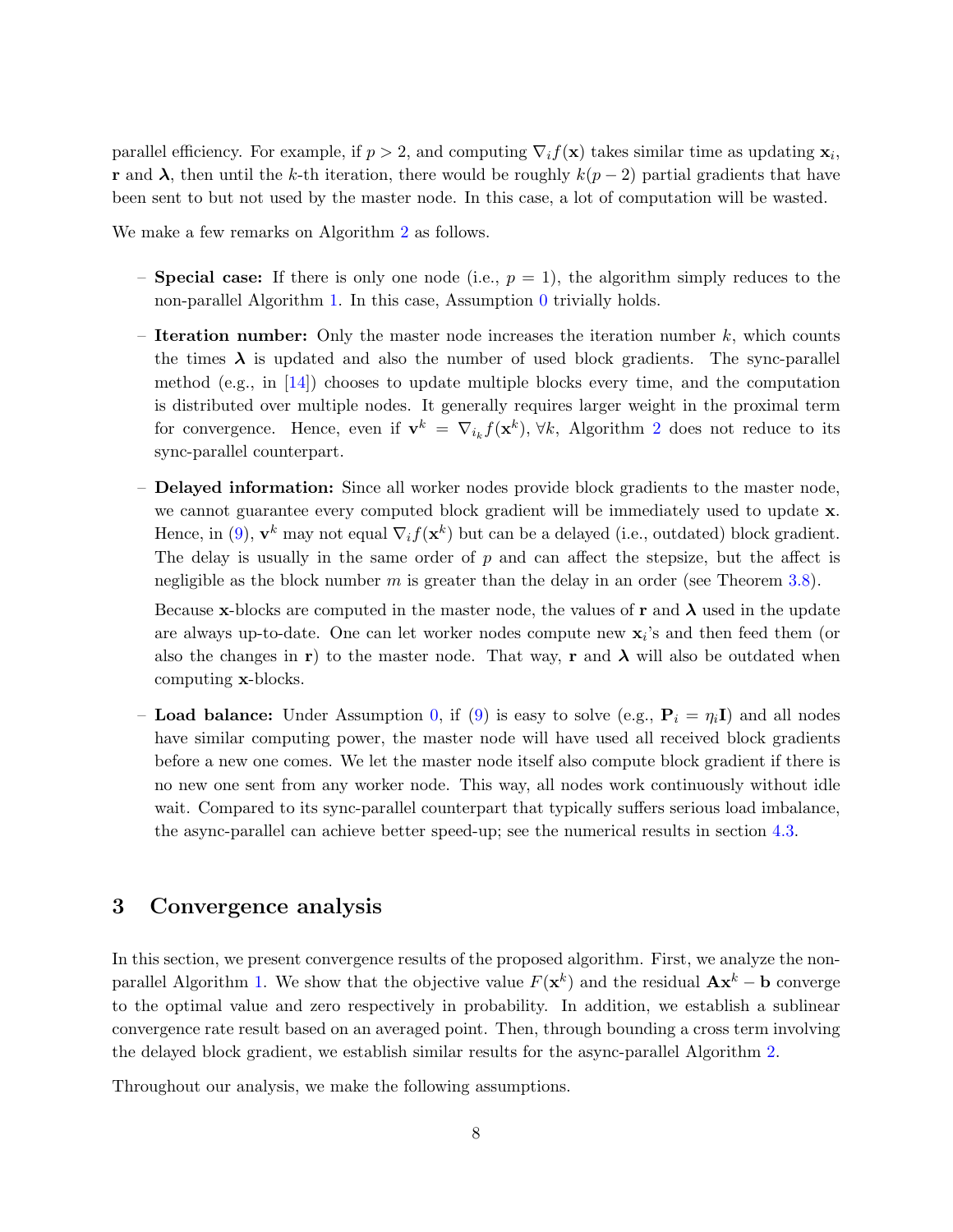<span id="page-8-6"></span><span id="page-8-0"></span>Algorithm 2: Async-parallel randomized primal-dual block update for [\(1\)](#page-0-0) **1 Initialization:** choose  $\mathbf{x}^0$  and  $\mathbf{\lambda}^0 = \mathbf{0}$ ; let  $\mathbf{r}^0 = \mathbf{A}\mathbf{x}^0 - \mathbf{b}$  and  $k = 0$ ; set  $\beta$ ,  $\rho$  and  $\mathbf{P}_i$ 's. 2 while the stopping conditions not satisfied do 3 if worker node then 4 | Pick j from  $[m]$  uniformly at random. 5 | Read **x** from the memory as  $\hat{\mathbf{x}}$ . 6 Compute  $\nabla_j f(\hat{\mathbf{x}})$  and send it together with the block j to master node 7 if master node then 8 if received one new pair  $(j, \nabla_j f(\hat{\mathbf{x}}))$  then  $\mathbf{9}$   $\parallel$   $\parallel$  Let  $i_k = j$  and  $\mathbf{v}^k = \nabla_j f(\hat{\mathbf{x}})$  $10$  else 11 | | Pick  $i_k$  from  $[m]$  uniformly at random and let  $\mathbf{v}^k = \nabla_{i_k} f(\mathbf{x}^k)$ 12 | For any  $i \neq i_k$ , keep  $\mathbf{x}_i^{k+1} = \mathbf{x}_i^k$ , and for  $i = i_k$ , update  $\mathbf{x}_i$  by  $\mathbf{x}_i^{k+1} \in \argmin_{\mathbf{x}_i}$  $\langle \mathbf{v}^k - \mathbf{A}_i^{\top}(\boldsymbol{\lambda}^k - \beta \mathbf{r}^k), \mathbf{x}_i \rangle + g_i(\mathbf{x}_i) + \frac{1}{2} \|\mathbf{x}_i - \mathbf{x}_i^k\|_{\mathbf{P}_i}^2$ Update residual **r** and multipliers  $\lambda$  by [\(7\)](#page-6-3) and [\(8\)](#page-6-4). 13 | Let  $k \leftarrow k + 1$ .

<span id="page-8-1"></span>Assumption 1 (Existence of a solution) There exists one pair of primal-dual solution  $(x^*, \lambda^*)$ such that  $\mathbf{A}\mathbf{x}^* = \mathbf{b}$  and  $\Phi(\mathbf{x}, \mathbf{x}^*, \boldsymbol{\lambda}^*) \geq 0$ ,  $\forall \mathbf{x}$ .

<span id="page-8-4"></span>Assumption 2 (Gradient Lipschitz continuity) There exist constants  $L_i$ 's and  $L_r$  such that for any  $x$  and  $y$ ,

$$
\|\nabla_i f(\mathbf{x} + \mathbf{U}_i \mathbf{y}) - \nabla_i f(\mathbf{x})\| \le L_i \|\mathbf{y}_i\|, i = 1,\ldots,m,
$$

and

$$
\|\nabla f(\mathbf{x}+\mathbf{U}_i\mathbf{y})-\nabla f(\mathbf{x})\|\leq L_r\|\mathbf{y}_i\|, i=1,\ldots,m.
$$

Denote  $\mathbf{L} = \text{diag}(L_1, \ldots, L_m)$ . Then under the above assumption, it holds that

<span id="page-8-3"></span><span id="page-8-2"></span>
$$
f(\mathbf{x} + \mathbf{U}_i \mathbf{y}) \le f(\mathbf{x}) + \langle \nabla_i f(\mathbf{x}), \mathbf{y}_i \rangle + \frac{L_i}{2} ||\mathbf{y}_i||^2, \forall i, \forall \mathbf{x}, \mathbf{y}.
$$
 (10)

 $(9)$ 

#### <span id="page-8-5"></span>3.1 Convergence results of Algorithm [1](#page-6-0)

Although Algorithm [1](#page-6-0) is a special case of the method in [\[14\]](#page-24-6), its convergence analysis is easier and can be made more succinct. In addition, our analysis for Algorithm [2](#page-8-0) is based on that for Algorithm [1.](#page-6-0) Hence, we provide a complete convergence analysis for Algorithm [1.](#page-6-0) First, we establish several lemmas, which will be used to show our main convergence results.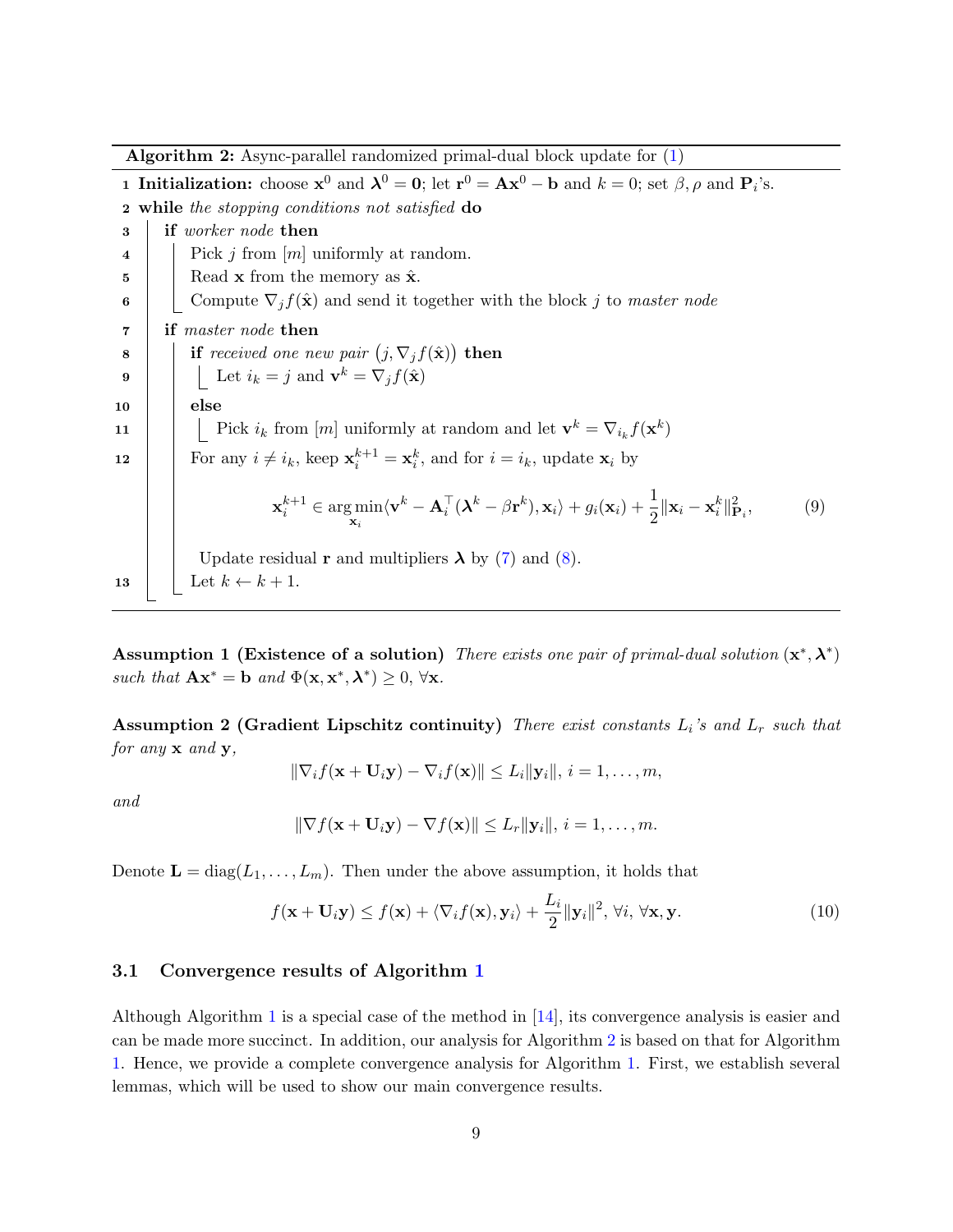**Lemma 3.1** Let  $\{x^k\}$  be the sequence generated from Algorithm [1.](#page-6-0) Then for any x independent of  $i_k$ , it holds that

$$
\mathbb{E}_{i_k} \left\langle \nabla_{i_k} f(\mathbf{x}^k), \mathbf{x}_{i_k}^{k+1} - \mathbf{x}_{i_k} \right\rangle \geq -(1 - \frac{1}{m}) \left[ f(\mathbf{x}^k) - f(\mathbf{x}) \right] + \mathbb{E}_{i_k} \left[ f(\mathbf{x}^{k+1}) - f(\mathbf{x}) - \frac{1}{2} ||\mathbf{x}^{k+1} - \mathbf{x}^k||^2_{\mathbf{L}} \right].
$$

*Proof.* We write  $\langle \nabla_{i_k} f(\mathbf{x}^k), \mathbf{x}_{i_k}^{k+1} - \mathbf{x}_{i_k} \rangle = \langle \nabla_{i_k} f(\mathbf{x}^k), \mathbf{x}_{i_k}^k - \mathbf{x}_{i_k} \rangle + \langle \nabla_{i_k} f(\mathbf{x}^k), \mathbf{x}_{i_k}^{k+1} - \mathbf{x}_{i_k}^k \rangle$ . For the first term, we use the uniform distribution of  $i_k$  on  $[m]$  and the convexity of f to have

$$
\mathbb{E}_{i_k} \langle \nabla_{i_k} f(\mathbf{x}^k), \mathbf{x}_{i_k}^k - \mathbf{x}_{i_k} \rangle = \frac{1}{m} \langle \nabla f(\mathbf{x}^k), \mathbf{x}^k - \mathbf{x} \rangle \ge \frac{1}{m} \big[ f(\mathbf{x}^k) - f(\mathbf{x}) \big],
$$

and for the second term, we use  $(10)$  to have

$$
\langle \nabla_{i_k} f(\mathbf{x}^k), \mathbf{x}_{i_k}^{k+1} - \mathbf{x}_{i_k}^k \rangle \ge f(\mathbf{x}^{k+1}) - f(\mathbf{x}^k) - \frac{L_{i_k}}{2} \|\mathbf{x}_{i_k}^{k+1} - \mathbf{x}_{i_k}^k\|^2
$$

$$
= f(\mathbf{x}^{k+1}) - f(\mathbf{x}^k) - \frac{1}{2} \|\mathbf{x}^{k+1} - \mathbf{x}^k\|_{\mathbf{L}}^2.
$$
 (11)

Combining the above two inequalities gives the desired result.

<span id="page-9-4"></span>**Lemma 3.2** For any **x** independent of  $i_k$  such that  $Ax = b$ , it holds

$$
\mathbb{E}_{i_k}\langle -\mathbf{A}_{i_k}^{\top}(\boldsymbol{\lambda}^k - \beta \mathbf{r}^k), \mathbf{x}_{i_k}^{k+1} - \mathbf{x}_{i_k}\rangle
$$
\n
$$
= -\left(1 - \frac{1}{m}\right)\left(-\langle \boldsymbol{\lambda}^k, \mathbf{r}^k \rangle + \beta \|\mathbf{r}^k\|^2\right) - \mathbb{E}_{i_k}\langle \boldsymbol{\lambda}^{k+1}, \mathbf{r}^{k+1} \rangle + (\beta - \rho)\mathbb{E}_{i_k}\|\mathbf{r}^{k+1}\|^2
$$
\n
$$
- \frac{\beta}{2}\mathbb{E}_{i_k}\left[\|\mathbf{r}^{k+1}\|^2 - \|\mathbf{r}^k\|^2 + \|\mathbf{x}^{k+1} - \mathbf{x}^k\|_{\mathbf{A}^\top \mathbf{A}}^2\right].
$$

*Proof.* Let  $\mathbf{y}^k = -\mathbf{A}^\top(\mathbf{\lambda}^k - \beta \mathbf{r}^k)$ . Then

$$
\mathbb{E}_{i_k} \langle \mathbf{y}_{i_k}^k, \mathbf{x}_{i_k}^{k+1} - \mathbf{x}_{i_k} \rangle = \mathbb{E}_{i_k} \langle \mathbf{y}_{i_k}^k, \mathbf{x}_{i_k}^k - \mathbf{x}_{i_k} \rangle + \mathbb{E}_{i_k} \langle \mathbf{y}_{i_k}^k, \mathbf{x}_{i_k}^{k+1} - \mathbf{x}_{i_k}^k \rangle
$$
  
\n
$$
= \frac{1}{m} \langle \mathbf{y}^k, \mathbf{x}^k - \mathbf{x} \rangle + \mathbb{E}_{i_k} \langle \mathbf{y}^k, \mathbf{x}^{k+1} - \mathbf{x}^k \rangle
$$
  
\n
$$
= -\left(1 - \frac{1}{m}\right) \langle \mathbf{y}^k, \mathbf{x}^k - \mathbf{x} \rangle + \mathbb{E}_{i_k} \langle \mathbf{y}^k, \mathbf{x}^{k+1} - \mathbf{x} \rangle.
$$
 (12)

Note  $\mathbf{y}^k = -\mathbf{A}^\top \boldsymbol{\lambda}^{k+1} + (\beta - \rho) \mathbf{A}^\top \mathbf{r}^{k+1} - \beta \mathbf{A}^\top (\mathbf{r}^{k+1} - \mathbf{r}^k)$  and  $\mathbf{r}^{k+1} - \mathbf{r}^k = \mathbf{A}(\mathbf{x}^{k+1} - \mathbf{x}^k)$ . In addition, from  $\mathbf{A}\mathbf{x} = \mathbf{b}$ , we have  $\mathbf{A}(\mathbf{x}^{k+1} - \mathbf{x}) = \mathbf{r}^{k+1}$ . Hence,

$$
\langle \mathbf{y}^k, \mathbf{x}^{k+1} - \mathbf{x} \rangle = \langle -\mathbf{A}^\top \mathbf{\lambda}^{k+1}, \mathbf{x}^{k+1} - \mathbf{x} \rangle + (\beta - \rho) \|\mathbf{r}^{k+1}\|^2 - \beta \langle \mathbf{A}(\mathbf{x}^{k+1} - \mathbf{x}^k), \mathbf{A}(\mathbf{x}^{k+1} - \mathbf{x}) \rangle. \tag{13}
$$

Noting

$$
\left\langle \mathbf{A}(\mathbf{x}^{k+1}-\mathbf{x}^k),\mathbf{A}(\mathbf{x}^{k+1}-\mathbf{x})\right\rangle=\frac{1}{2}\big[\|\mathbf{r}^{k+1}\|^2-\|\mathbf{r}^{k}\|^2+\|\mathbf{x}^{k+1}-\mathbf{x}^{k}\|_{\mathbf{A}^{\top}\mathbf{A}}^2
$$

<span id="page-9-2"></span>we complete the proof by plugging [\(13\)](#page-9-0) into [\(12\)](#page-9-1).  $\square$ 

<span id="page-9-1"></span><span id="page-9-0"></span>,

<span id="page-9-3"></span>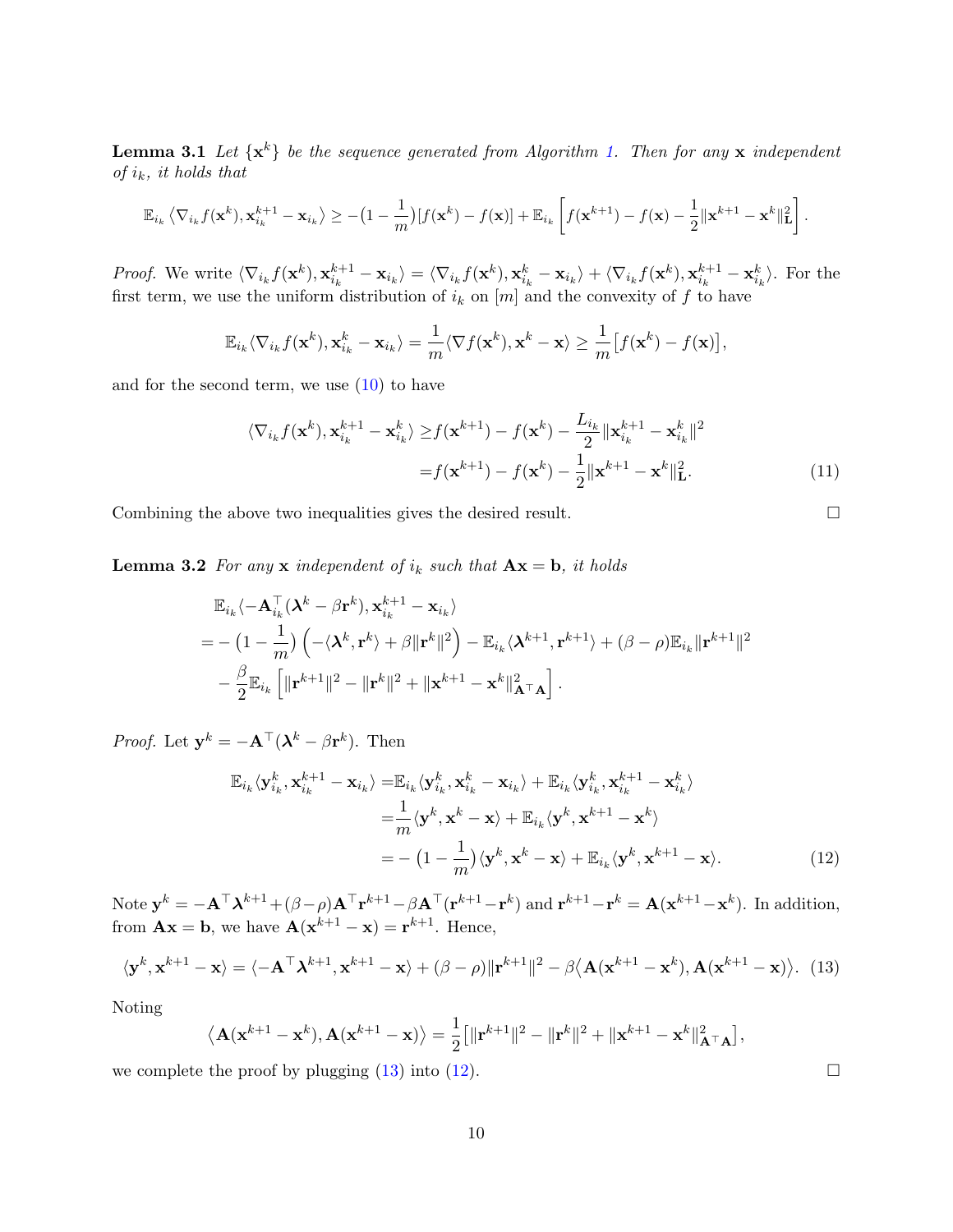**Lemma 3.3** For any  $x$  independent of  $i_k$ , it holds

$$
\mathbb{E}_{i_k} \left\langle \tilde{\nabla} g_{i_k}(\mathbf{x}_{i_k}^{k+1}), \mathbf{x}_{i_k}^{k+1} - \mathbf{x}_{i_k} \right\rangle \geq \mathbb{E}_{i_k} [g(\mathbf{x}^{k+1}) - g(\mathbf{x})] - \left(1 - \frac{1}{m}\right) [g(\mathbf{x}^k) - g(\mathbf{x})],
$$

where  $\tilde{\nabla} g_{i_k}(\mathbf{x}_{i_k}^{k+1})$  denotes a subgradient of  $g_{i_k}$  at  $\mathbf{x}_{i_k}^{k+1}$ .

*Proof.* From the convexity of  $g_{i_k}$  and definition of subgradient, it follows that

<span id="page-10-0"></span>
$$
\mathbb{E}_{i_k} \left\langle \tilde{\nabla} g_{i_k}(\mathbf{x}_{i_k}^{k+1}), \mathbf{x}_{i_k}^{k+1} - \mathbf{x}_{i_k} \right\rangle \ge \mathbb{E}_{i_k} \left[ g_{i_k}(\mathbf{x}_{i_k}^{k+1}) - g_{i_k}(\mathbf{x}_{i_k}) \right]. \tag{14}
$$

Writing  $g_{i_k}(\mathbf{x}_{i_k}^{k+1}) - g_{i_k}(\mathbf{x}_{i_k}) = g_{i_k}(\mathbf{x}_{i_k}^k) - g_{i_k}(\mathbf{x}_{i_k}^{k+1}) - g_{i_k}(\mathbf{x}_{i_k}^k)$  and taking the conditional expectation give

$$
\mathbb{E}_{i_k}\big[g_{i_k}(\mathbf{x}_{i_k}^{k+1})-g_{i_k}(\mathbf{x}_{i_k})\big]=\frac{1}{m}\big[g(\mathbf{x}^k)-g(\mathbf{x})\big]+\mathbb{E}_{i_k}\big[g(\mathbf{x}^{k+1})-g(\mathbf{x}^k)\big].
$$

We obtain the desired result by plugging the above equation into  $(14)$ .

Using the above three lemmas, we show an inequality after each iteration of the algorithm.

**Theorem 3.4 (Fundamental result)** Let  $\{(\mathbf{x}^k, \mathbf{r}^k, \boldsymbol{\lambda}^k)\}$  be the sequence generated from Algo-rithm [1.](#page-6-0) Then for any  $x$  such that  $Ax = b$ , it holds

$$
\mathbb{E}_{i_k} \left[ F(\mathbf{x}^{k+1}) - F(\mathbf{x}) - \langle \boldsymbol{\lambda}^{k+1}, \mathbf{r}^{k+1} \rangle + (\beta - \rho) \|\mathbf{r}^{k+1}\|^2 - \frac{\beta}{2} \|\mathbf{r}^{k+1}\|^2 \right] \n+ \frac{1}{2} \mathbb{E}_{i_k} \left[ \|\mathbf{x}^{k+1} - \mathbf{x}\|^2_{\mathbf{P}} + \|\mathbf{x}^{k+1} - \mathbf{x}^k\|^2_{\mathbf{P} - \mathbf{L} - \beta \mathbf{A}^\top \mathbf{A}} \right] \n\leq (1 - \frac{1}{m}) \left[ F(\mathbf{x}^k) - F(\mathbf{x}) - \langle \boldsymbol{\lambda}^k, \mathbf{r}^k \rangle + \beta \|\mathbf{r}^k\|^2 \right] - \frac{\beta}{2} \|\mathbf{r}^k\|^2 + \frac{1}{2} \|\mathbf{x}^k - \mathbf{x}\|^2_{\mathbf{P}},
$$
\n(15)

where  $\mathbf{P} = \text{blkdiag}(\mathbf{P}_1, \dots, \mathbf{P}_m)$ .

*Proof.* Since  $\mathbf{x}_{i_k}^{k+1}$  is one solution to [\(6\)](#page-6-2), there is a subgradient  $\tilde{\nabla} g_{i_k}(\mathbf{x}_{i_k}^{k+1})$  of  $g_{i_k}$  at  $\mathbf{x}_{i_k}^{k+1}$  such that

<span id="page-10-4"></span><span id="page-10-2"></span><span id="page-10-1"></span>
$$
\nabla_{i_k} f(\mathbf{x}^k) - \mathbf{A}_{i_k}^\top (\boldsymbol{\lambda}^k - \beta \mathbf{r}^k) + \tilde{\nabla} g_{i_k}(\mathbf{x}_{i_k}^{k+1}) + \mathbf{P}_{i_k}(\mathbf{x}_{i_k}^{k+1} - \mathbf{x}_{i_k}^k) = 0,
$$

Hence,

$$
\mathbb{E}_{i_k} \left\langle \nabla_{i_k} f(\mathbf{x}^k) - \mathbf{A}_{i_k}^\top (\boldsymbol{\lambda}^k - \beta \mathbf{r}^k) + \tilde{\nabla} g_{i_k}(\mathbf{x}_{i_k}^{k+1}) + \mathbf{P}_{i_k}(\mathbf{x}_{i_k}^{k+1} - \mathbf{x}_{i_k}^k), \mathbf{x}_{i_k}^{k+1} - \mathbf{x}_{i_k} \right\rangle = 0. \tag{16}
$$

In the above equation, using Lemmas [3.1](#page-8-3) through [3.3](#page-9-2) and noting

<span id="page-10-3"></span>
$$
\left\langle \mathbf{P}_{i_k}(\mathbf{x}_{i_k}^{k+1} - \mathbf{x}_{i_k}^k), \mathbf{x}_{i_k}^{k+1} - \mathbf{x}_{i_k} \right\rangle = \frac{1}{2} \left[ \|\mathbf{x}^{k+1} - \mathbf{x}\|_{\mathbf{P}}^2 - \|\mathbf{x}^k - \mathbf{x}\|_{\mathbf{P}}^2 + \|\mathbf{x}^{k+1} - \mathbf{x}^k\|_{\mathbf{P}}^2 \right],\tag{17}
$$

we have the desired result.  $\Box$ 

Now we are ready to show the convergence results of Algorithm [1.](#page-6-0)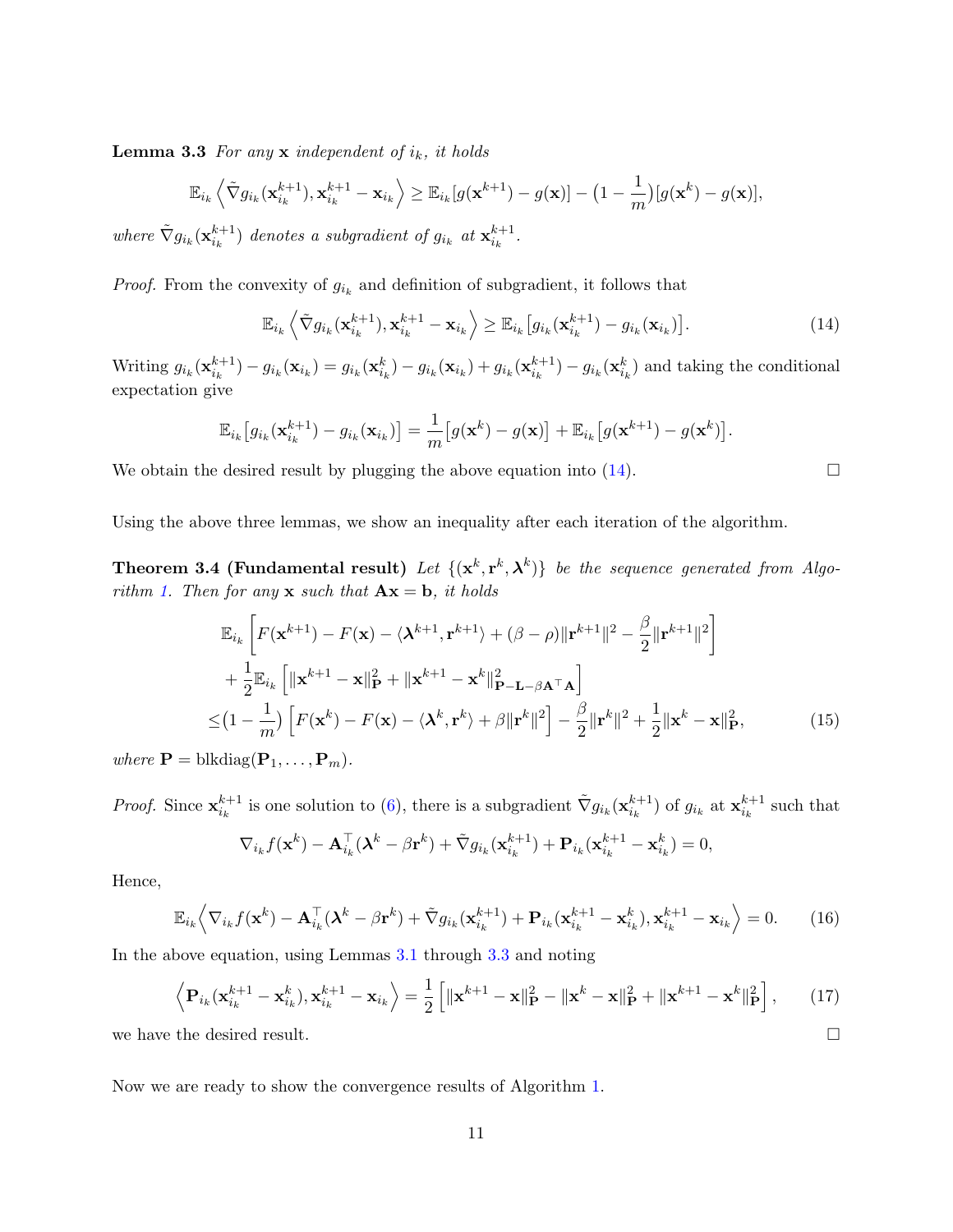Theorem 3.5 (Global convergence in probability) Let  $\{(\mathbf{x}^k, \mathbf{r}^k, \boldsymbol{\lambda}^k)\}\$  be the sequence gener-ated from Algorithm [1.](#page-6-0) If  $0 < \rho \leq \frac{\beta}{n}$  $\frac{\beta}{m}$  and  $\mathbf{P}_i \succeq L_i \mathbf{I} + \beta \mathbf{A}_i^{\top} \mathbf{A}_i$ ,  $\forall i$ , then

$$
F(\mathbf{x}^k) \stackrel{p}{\to} F(\mathbf{x}^*), \text{ and } \|\mathbf{r}^k\| \stackrel{p}{\to} 0.
$$

Before proving the theorem, we make a remark here. The dual stepsize  $\rho$  can be up to  $\frac{\beta}{m}$ , so it could be much smaller than  $\beta$  as m is big. However, note that  $\lambda$  is renewed more frequently than **x**. It is updated once immediately after one change to **x**. Hence, if  $\rho = \frac{\beta}{m}$  $\frac{\beta}{m}$ , after one epoch of x-update, the dual variable  $\lambda$  has been updated m times and moved a step of size  $\beta$ . That is why we can still observe fast convergence of the algorithm to the optimal solution even though a small  $\rho$  is used; see the numerical results in section [4.](#page-17-1)

Proof. Note that

<span id="page-11-2"></span>
$$
F(\mathbf{x}^k) - F(\mathbf{x}) - \langle \boldsymbol{\lambda}^k, \mathbf{r}^k \rangle = \Phi(\mathbf{x}^k, \mathbf{x}, \boldsymbol{\lambda}) + \langle \boldsymbol{\lambda} - \boldsymbol{\lambda}^k, \mathbf{r}^k \rangle.
$$

Hence, taking expectation over both sides of  $(15)$  and summing up from  $k = 0$  through K yield

$$
\mathbb{E}\left[\Phi(\mathbf{x}^{K+1}, \mathbf{x}, \boldsymbol{\lambda}) + \langle \boldsymbol{\lambda} - \boldsymbol{\lambda}^{K+1}, \mathbf{r}^{K+1} \rangle\right] + \frac{1}{m} \sum_{k=1}^{K} \mathbb{E}\left[\Phi(\mathbf{x}^{k}, \mathbf{x}, \boldsymbol{\lambda}) + \langle \boldsymbol{\lambda} - \boldsymbol{\lambda}^{k}, \mathbf{r}^{k} \rangle\right] + (\beta - \rho) \mathbb{E}||\mathbf{r}^{K+1}||^{2} + \left(\frac{\beta}{m} - \rho\right) \sum_{k=1}^{K} ||\mathbf{r}^{k}||^{2} - \frac{\beta}{2} \mathbb{E}||\mathbf{r}^{K+1}||^{2} + \frac{1}{2} \mathbb{E}||\mathbf{x}^{K+1} - \mathbf{x}||_{\mathbf{P}}^{2} + \frac{1}{2} \sum_{k=0}^{K} \mathbb{E}||\mathbf{x}^{k+1} - \mathbf{x}^{k}||_{\mathbf{P}-\mathbf{L}-\beta\mathbf{A}^{\top}\mathbf{A}}^{2} \n\leq (1 - \frac{1}{m}) \left[F(\mathbf{x}^{0}) - F(\mathbf{x}) - \langle \boldsymbol{\lambda}^{0}, \mathbf{r}^{0} \rangle + \beta \|\mathbf{r}^{0}\|^{2}\right] + \frac{1}{2} \|\mathbf{x}^{0} - \mathbf{x}\|_{\mathbf{P}}^{2} - \frac{\beta}{2} \|\mathbf{r}^{0}\|^{2}.
$$
\n(18)

Since  $\mathbf{\lambda}^{K+1} = \mathbf{\lambda}^{K} - \rho \mathbf{r}^{K+1}$ , it follows from Young's inequality that

<span id="page-11-0"></span>
$$
\langle \mathbf{\lambda} - \mathbf{\lambda}^{K+1}, \mathbf{r}^{K+1} \rangle + (\beta - \rho) \|\mathbf{r}^{K+1}\|^2 - \frac{\beta}{2} \|\mathbf{r}^{K+1}\|^2 \ge -\frac{1}{2\beta} \|\mathbf{\lambda} - \mathbf{\lambda}^K\|^2. \tag{19}
$$

In addition,

<span id="page-11-3"></span><span id="page-11-1"></span>
$$
\sum_{k=1}^{K} \langle \boldsymbol{\lambda} - \boldsymbol{\lambda}^{k}, \mathbf{r}^{k} \rangle = \frac{1}{2\rho} \sum_{k=1}^{K} \left[ \| \boldsymbol{\lambda} - \boldsymbol{\lambda}^{k} \|^{2} - \| \boldsymbol{\lambda} - \boldsymbol{\lambda}^{k-1} \|^{2} + \| \boldsymbol{\lambda}^{k-1} - \boldsymbol{\lambda}^{k} \|^{2} \right]
$$

$$
= \frac{1}{2\rho} \left[ \| \boldsymbol{\lambda} - \boldsymbol{\lambda}^{K} \|^{2} - \| \boldsymbol{\lambda} - \boldsymbol{\lambda}^{0} \|^{2} \right] + \frac{\rho}{2} \sum_{k=1}^{K} \| \mathbf{r}^{k} \|^{2}.
$$
 (20)

Plugging [\(19\)](#page-11-0) and [\(20\)](#page-11-1) into [\(18\)](#page-11-2) and using  $\lambda^0 = 0$ , we have

$$
\mathbb{E}\Phi(\mathbf{x}^{K+1}, \mathbf{x}, \boldsymbol{\lambda}) + \frac{1}{m} \sum_{k=1}^{K} \mathbb{E}\Phi(\mathbf{x}^{k}, x, \boldsymbol{\lambda}) + \left(\frac{\beta}{m} + \frac{\rho}{2m} - \rho\right) \sum_{k=1}^{K} \mathbb{E}\|\mathbf{r}^{k}\|^{2} + \left(\frac{1}{2m\rho} - \frac{1}{2\beta}\right)\mathbb{E}\|\boldsymbol{\lambda} - \boldsymbol{\lambda}^{K}\|^{2}
$$

$$
+ \frac{1}{2} \mathbb{E}\|\mathbf{x}^{K+1} - \mathbf{x}\|_{\mathbf{P}}^{2} + \frac{1}{2} \sum_{k=0}^{K} \mathbb{E}\|\mathbf{x}^{k+1} - \mathbf{x}^{k}\|_{\mathbf{P}-\mathbf{L}-\beta\mathbf{A}^{\top}\mathbf{A}}^{2}
$$

$$
\leq \left(1 - \frac{1}{m}\right) \left[F(\mathbf{x}^{0}) - F(\mathbf{x}) + \beta\|\mathbf{r}^{0}\|^{2}\right] + \frac{1}{2} \|\mathbf{x}^{0} - x\|_{\mathbf{P}}^{2} - \frac{\beta}{2} \|\mathbf{r}^{0}\|^{2} + \frac{1}{2m\rho} \mathbb{E}\|\boldsymbol{\lambda}\|^{2}.
$$
(21)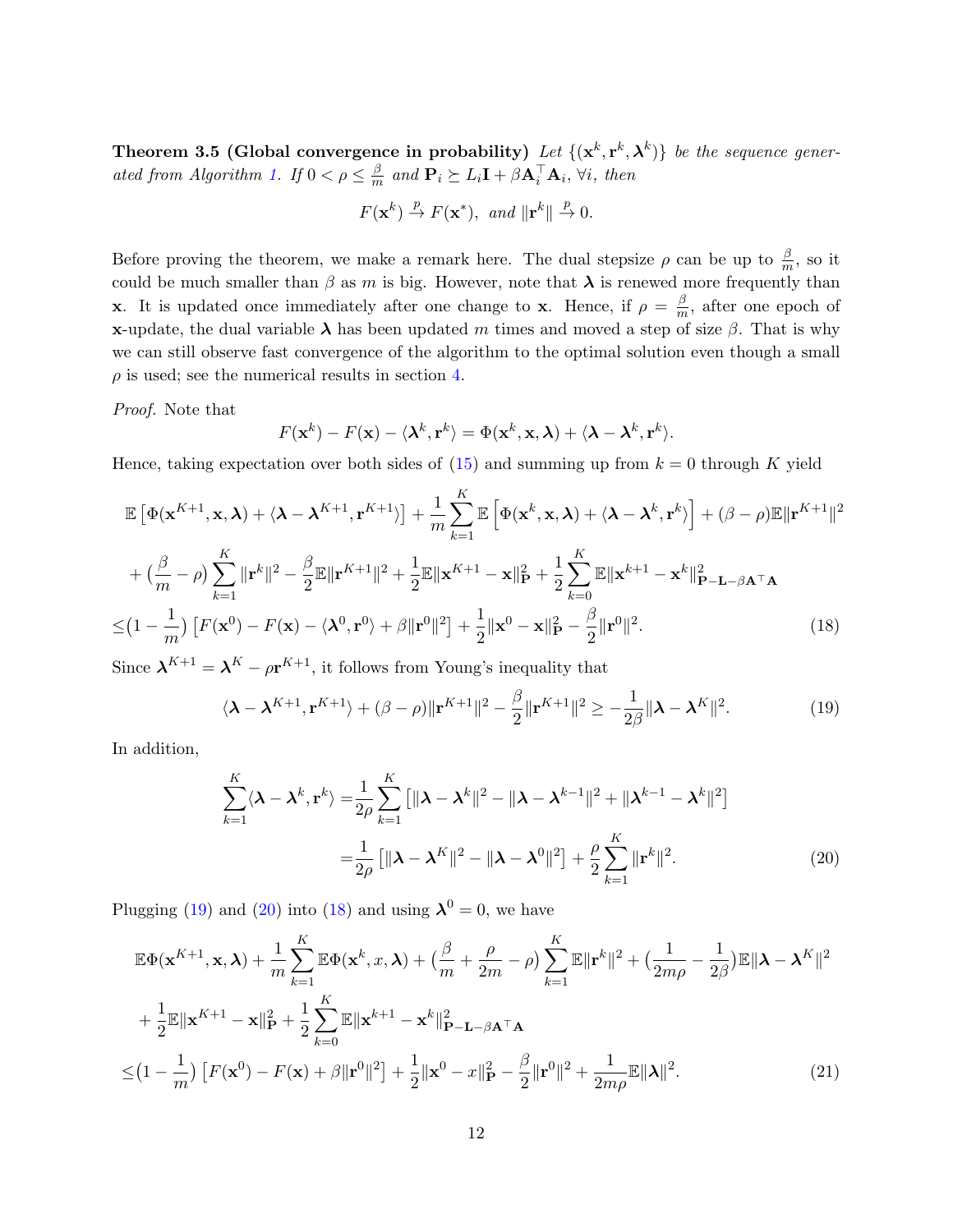Letting  $(\mathbf{x}, \boldsymbol{\lambda}) = (\mathbf{x}^*, \boldsymbol{\lambda}^*)$  in the above equality, we have from  $\mathbf{P}_i \succeq L_i \mathbf{I} + \beta \mathbf{A}_i^{\top} \mathbf{A}_i$  and  $\beta \geq m\rho$  that

$$
\frac{1}{m}\sum_{k=1}^K \mathbb{E}\Phi(\mathbf{x}^k, \mathbf{x}^*, \boldsymbol{\lambda}^*) + \left(\frac{\beta}{m} + \frac{\rho}{2m} - \rho\right) \sum_{k=1}^K \mathbb{E} \|\mathbf{r}^k\|^2 < \infty, \ \forall K,
$$

which together with  $|\mathbb{E}\xi|^2 \leq \mathbb{E}\xi^2$  implies that

<span id="page-12-0"></span>
$$
\lim_{k \to \infty} \mathbb{E}\Phi(\mathbf{x}^k, \mathbf{x}^*, \boldsymbol{\lambda}^*) = 0,
$$
\n(22a)

<span id="page-12-3"></span>
$$
\lim_{k \to \infty} \mathbb{E} \|\mathbf{r}^k\| = 0. \tag{22b}
$$

For any  $\epsilon > 0$ , it follows from the Markov's inequality that

$$
\text{Prob}(\|\mathbf{r}^k\| > \epsilon) \le \frac{\mathbb{E}\|\mathbf{r}^k\|}{\epsilon} \to 0, \text{ as } k \to \infty,
$$

and

$$
\text{Prob}(|F(\mathbf{x}^{k}) - F(\mathbf{x}^{*})| \geq \epsilon)
$$
\n
$$
= \text{Prob}(F(\mathbf{x}^{k}) - F(\mathbf{x}^{*}) \geq \epsilon) + \text{Prob}(F(\mathbf{x}^{k}) - F(\mathbf{x}^{*}) \leq -\epsilon)
$$
\n
$$
\leq \text{Prob}(F(\mathbf{x}^{k}) - F(\mathbf{x}^{*}) - \langle \lambda^{*}, \mathbf{r}^{k} \rangle \geq \frac{\epsilon}{2}) + \text{Prob}(\langle \lambda^{*}, \mathbf{r}^{k} \rangle \geq \frac{\epsilon}{2}) + \text{Prob}(-\langle \lambda^{*}, \mathbf{r}^{k} \rangle \geq \epsilon)
$$
\n
$$
\leq \text{Prob}(F(\mathbf{x}^{k}) - F(\mathbf{x}^{*}) - \langle \lambda^{*}, \mathbf{r}^{k} \rangle \geq \frac{\epsilon}{2}) + \text{Prob}(\|\lambda^{*}\| \cdot \|\mathbf{r}^{k}\| \geq \frac{\epsilon}{2}) + \text{Prob}(\|\lambda^{*}\| \cdot \|\mathbf{r}^{k}\| \geq \epsilon)
$$
\n
$$
\to 0, \text{ as } k \to \infty,
$$
\n(23)

where in the first inequality, we have used the fact  $F(\mathbf{x}) - F(\mathbf{x}^*) - \langle \mathbf{\lambda}^*, \mathbf{A}\mathbf{x} - \mathbf{b} \rangle \ge 0$ ,  $\forall \mathbf{x}$ , and the last equation follows from  $(22)$  and the Markov's inequality. This completes the proof.

Given any  $\epsilon > 0$  and  $\sigma \in (0, 1)$ , we can also estimate the number of iterations for the algorithm to produce a solution satisfying an error bound  $\epsilon$  with probability no less than  $1 - \sigma$ .

**Definition 3.1** (( $\epsilon, \sigma$ )-solution) Given  $\epsilon > 0$  and  $0 < \sigma < 1$ , a random vector **x** is called an  $(\epsilon, \sigma)$ -solution to [\(1\)](#page-0-0) if  $\text{Prob}(|F(\mathbf{x}) - F(\mathbf{x}^*)| \geq \epsilon) \leq \sigma$  and  $\text{Prob}(\|\mathbf{Ax} - \mathbf{b}\| \geq \epsilon) \leq \sigma$ .

<span id="page-12-4"></span>**Theorem 3.6 (Ergodic convergence rate)** Let  $\{(\mathbf{x}^k, \mathbf{r}^k, \boldsymbol{\lambda}^k)\}$  be the sequence generated from Algorithm [1.](#page-6-0) Assume  $0 < \rho \leq \frac{\beta}{m}$  $\frac{\beta}{m}$  and  $\mathbf{P}_i \succeq L_i \mathbf{I} + \beta \mathbf{A}_i^{\top} \mathbf{A}_i$ ,  $\forall i$ . Let  $\bar{\mathbf{x}}^{K+1} = \frac{\mathbf{x}^{K+1} + \sum_{k=1}^{K} \mathbf{x}^{k+1}/m}{1 + K/m}$  and

<span id="page-12-1"></span>
$$
C_0 = \left(1 - \frac{1}{m}\right) \left[F(\mathbf{x}^0) - F(\mathbf{x}^*)\right] + \frac{1}{2} ||\mathbf{x}^0 - \mathbf{x}^*||^2 + \left(\frac{\beta}{2} - \frac{\beta}{m}\right) ||\mathbf{r}^0||^2.
$$

Then

<span id="page-12-2"></span>
$$
-\frac{1}{1+K/m}\left(C_0+\frac{2}{m\rho}\|\mathbf{\lambda}^*\|^2\right)\leq \mathbb{E}[F(\bar{\mathbf{x}}^{K+1})-F(\mathbf{x}^*)]\leq \frac{C_0}{1+K/m},\tag{24}
$$

$$
\mathbb{E}\|\mathbf{A}\bar{\mathbf{x}}^{K+1} - \mathbf{b}\| \le \frac{1}{1 + K/m} \left( C_0 + \frac{1}{2m\rho} (1 + \|\boldsymbol{\lambda}^*\|)^2 \right). \tag{25}
$$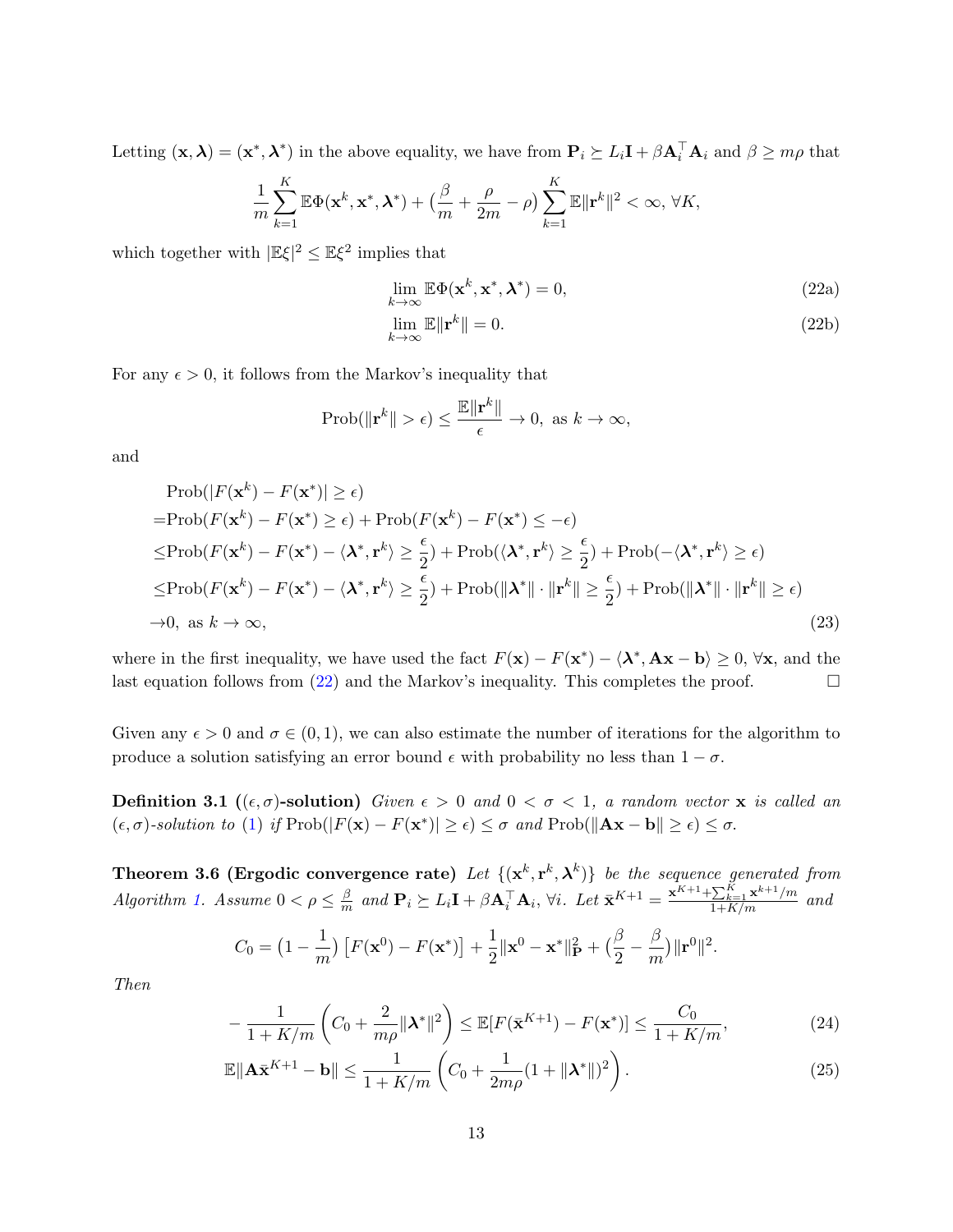In addition, given any  $\epsilon > 0$  and  $0 < \sigma < 1$ , if

<span id="page-13-3"></span>
$$
K \ge m \cdot \max\left(\frac{C_0 + \frac{1}{2m\rho}(1 + \|\boldsymbol{\lambda}^*\|)^2}{\epsilon \sigma} - 1, \frac{5C_0 + \frac{13}{2m\rho}\|\boldsymbol{\lambda}^*\|^2}{\epsilon \sigma} - 1\right),\tag{26}
$$

then  $\bar{\mathbf{x}}^{K+1}$  is an  $(\epsilon, \sigma)$ -solution to [\(1\)](#page-0-0).

*Proof.* Since F is convex, it follows from  $(21)$  that

<span id="page-13-0"></span>
$$
\mathbb{E}\Phi(\bar{\mathbf{x}}^{K+1}, \mathbf{x}, \boldsymbol{\lambda}) \le \frac{1}{1 + K/m} \left( C_0 + \frac{1}{2m\rho} \mathbb{E} \|\boldsymbol{\lambda}\|^2 \right),\tag{27}
$$

which with  $\mathbf{x} = \mathbf{x}^*$  and  $\boldsymbol{\lambda} = 0$  implies the second inequality in [\(24\)](#page-12-1). From  $\Phi(\mathbf{x}, \mathbf{x}^*, \boldsymbol{\lambda}^*) \geq 0$ ,  $\forall \mathbf{x}$  and Cauchy-Schwartz inequality, we have that

<span id="page-13-1"></span>
$$
F(\mathbf{x}) - F(\mathbf{x}^*) \ge -\|\mathbf{\lambda}^*\| \cdot \|\mathbf{A}\mathbf{x} - \mathbf{b}\|, \forall \mathbf{x}.
$$
 (28)

Letting  $\mathbf{x} = \mathbf{x}^*$  and  $\boldsymbol{\lambda} = -\frac{1 + ||\boldsymbol{\lambda}^*||}{||\boldsymbol{\lambda} \cdot \boldsymbol{\overline{\Phi}} \cdot \boldsymbol{K} + 1}$  $\frac{1+\|\mathbf{\lambda}^*\|}{\|\mathbf{A}\bar{\mathbf{x}}^{K+1}-\mathbf{b}\|}(\mathbf{A}\bar{\mathbf{x}}^{K+1}-\mathbf{b})$  in [\(27\)](#page-13-0) and using [\(28\)](#page-13-1) give [\(25\)](#page-12-2), where we have used the convention  $\frac{0}{0} = 0$ . By Markov's inequality,

$$
\text{Prob}(\|\mathbf{A}\bar{\mathbf{x}}^{K+1} - \mathbf{b}\| \geq \epsilon) \leq \frac{\mathbb{E}\|\mathbf{A}\bar{\mathbf{x}}^{K+1} - \mathbf{b}\|}{\epsilon},
$$

and thus to have  $\text{Prob}(\|\mathbf{A}\bar{\mathbf{x}}^{K+1} - \mathbf{b}\| \geq \epsilon) \leq \sigma$ , it suffices to let

<span id="page-13-2"></span>
$$
K \ge \frac{C_0 + \frac{1}{2m\rho}(1 + \|\lambda^*\|)^2}{\epsilon \sigma} m - m. \tag{29}
$$

Similarly, letting  $\mathbf{x} = \mathbf{x}^*$  and  $\boldsymbol{\lambda} = -\frac{2\|\boldsymbol{\lambda}^*\|}{\|\boldsymbol{\lambda}\| \boldsymbol{\mu} \|\boldsymbol{\lambda}^* \|}$  $\frac{2\|\mathbf{A}^*\|}{\|\mathbf{A}\bar{\mathbf{x}}^{K+1}-\mathbf{b}\|}(\mathbf{A}\bar{\mathbf{x}}^{K+1}-\mathbf{b})$  in [\(27\)](#page-13-0) and using [\(28\)](#page-13-1) give

$$
\|\boldsymbol{\lambda}^*\| \cdot \mathbb{E} \|\mathbf{A}\bar{\mathbf{x}}^{K+1} - \mathbf{b}\| \le \frac{1}{1 + K/m} \left( C_0 + \frac{2}{m\rho} \|\boldsymbol{\lambda}^*\|^2 \right),
$$

which together with  $(28)$  implies the first inequality in  $(24)$ . Through the same arguments that show  $(23)$ , we have

$$
\text{Prob}(|F(\bar{\mathbf{x}}^{K+1}) - F(\mathbf{x}^*)| \ge \epsilon) \tag{30}
$$

$$
\begin{aligned} &\leq& \mathrm{Prob}(\Phi(\bar{\mathbf{x}}^{K+1}, \mathbf{x}^*, \boldsymbol{\lambda}^*)\geq \frac{\epsilon}{2})+\mathrm{Prob}(\|\boldsymbol{\lambda}^*\|\cdot\|\mathbf{A}\bar{\mathbf{x}}^{K+1}-\mathbf{b}\|\geq \frac{\epsilon}{2})+\mathrm{Prob}(\|\boldsymbol{\lambda}^*\|\cdot\|\mathbf{A}\bar{\mathbf{x}}^{K+1}-\mathbf{b}\|\geq \epsilon)\\ &\leq \frac{\mathbb{E}\Phi(\bar{\mathbf{x}}^{K+1}, \mathbf{x}^*, \boldsymbol{\lambda}^*)}{\epsilon/2}+\frac{\|\boldsymbol{\lambda}^*\|\cdot\mathbb{E}\|\mathbf{A}\bar{\mathbf{x}}^{K+1}-\mathbf{b}\|}{\epsilon/2}+\frac{\|\boldsymbol{\lambda}^*\|\cdot\mathbb{E}\|\mathbf{A}\bar{\mathbf{x}}^{K+1}-\mathbf{b}\|}{\epsilon}.\end{aligned}
$$

Hence, to have  $\text{Prob}(|F(\bar{\mathbf{x}}^{K+1}) - F(\mathbf{x}^*)| \geq \epsilon) \leq \sigma$ , it suffices to let

$$
K \ge \frac{5C_0 + \frac{13}{2m\rho} \|\mathbf{\lambda}^*\|^2}{\epsilon \sigma} m - m,
$$

which together with  $(29)$  gives the desired result and thus completes the proof.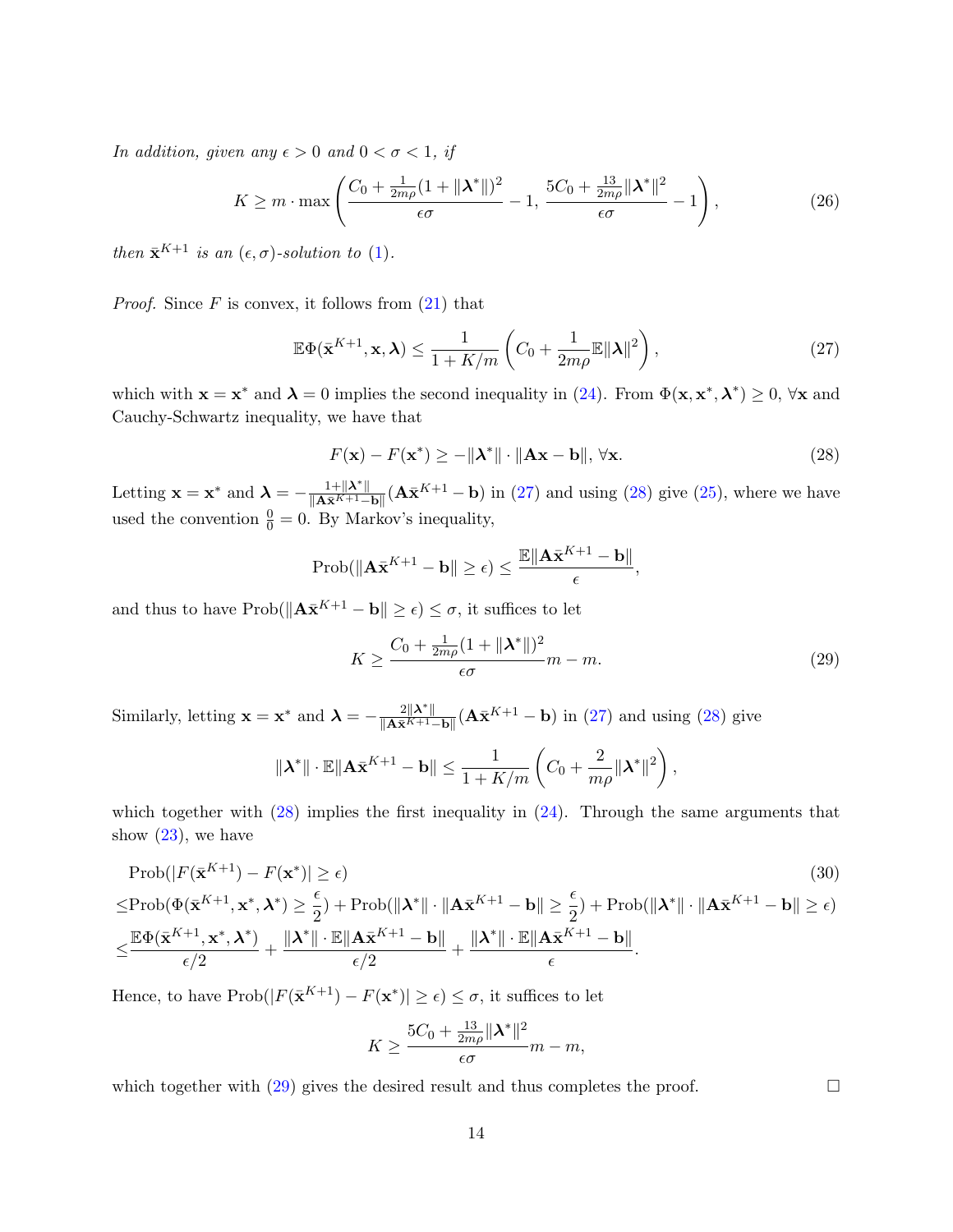#### <span id="page-14-5"></span>3.2 Convergence results of Algorithm [2](#page-8-0)

The key difference between Algorithms [1](#page-6-0) and [2](#page-8-0) is that  $\mathbf{v}^k$  used in [\(9\)](#page-8-1) may not equal the block gradient of f at  $\mathbf{x}^k$  but another outdated vector, which we denote as  $\hat{\mathbf{x}}^k$ . This delayed vector may not be any iterate that ever exists in the memory, i.e., inconsistent read can happen [\[27\]](#page-25-5). Besides Assumptions [1](#page-7-1) and [2,](#page-8-4) we make an additional assumption on the delayed vector.

**Assumption 3 (Bounded delay)** The delay is uniformly bounded by an integer  $\tau$ , and  $\hat{\mathbf{x}}^k$  can be related to  $\mathbf{x}^k$  by the equation

<span id="page-14-2"></span><span id="page-14-1"></span><span id="page-14-0"></span>
$$
\hat{\mathbf{x}}^k = \mathbf{x}^k + \sum_{d \in J(k)} (\mathbf{x}^d - \mathbf{x}^{d+1}),\tag{31}
$$

where  $J(k)$  is a subset of  ${k - \tau, k - \tau + 1, ..., k - 1}.$ 

The boundedness of the delay holds if there is no "dead" node. The relation between  $\mathbf{x}^k$  and  $\hat{\mathbf{x}}^k$  in [\(31\)](#page-14-0) is satisfied if the read of each block variable is consistent, which can be guaranteed by a dual memory approach; see [\[32\]](#page-25-7).

Similar to  $(16)$ , we have from the optimality condition of  $(9)$  that

$$
\mathbb{E}_{i_k} \left\langle \nabla_{i_k} f(\hat{\mathbf{x}}^k) - \mathbf{A}_{i_k}^\top (\boldsymbol{\lambda}^k - \beta \mathbf{r}^k) + \tilde{\nabla} g_{i_k}(\mathbf{x}_{i_k}^{k+1}) + \mathbf{P}_{i_k}(\mathbf{x}_{i_k}^{k+1} - \mathbf{x}_{i_k}^k), \mathbf{x}_{i_k}^{k+1} - \mathbf{x}_{i_k} \right\rangle = 0, \qquad (32)
$$

where we have used  $\mathbf{v}^k = \nabla_{i_k} f(\hat{\mathbf{x}}^k)$ . Except  $\mathbb{E}_{i_k} \langle \nabla_{i_k} f(\hat{\mathbf{x}}^k), \mathbf{x}_{i_k}^{k+1} - \mathbf{x}_{i_k} \rangle$ , all the other terms in [\(32\)](#page-14-1) can be bounded in the same ways as those in section [3.1.](#page-8-5) We first show how to bound this term and then present the convergence results of Algorithm [2.](#page-8-0)

<span id="page-14-4"></span>**Lemma 3.7** Under Assumptions [2](#page-8-4) and [3,](#page-14-2) we have for any  $\alpha > 0$  that

$$
\mathbb{E}_{i_k} \langle \nabla_{i_k} f(\hat{\mathbf{x}}^k), \mathbf{x}_{i_k}^{k+1} - \mathbf{x}_{i_k} \rangle
$$
\n
$$
\geq \mathbb{E}_{i_k} [f(\mathbf{x}^{k+1}) - f(\mathbf{x})] - (1 - \frac{1}{m}) [f(\mathbf{x}^k) - f(\mathbf{x})] - \frac{1}{2} \mathbb{E}_{i_k} ||\mathbf{x}^{k+1} - \mathbf{x}^k||_{\mathbf{L} + \alpha L_c \mathbf{I}}^2
$$
\n
$$
- \frac{\kappa L_r \tau / \alpha + 2L_r \tau}{2m} \sum_{d=k-\tau}^{k-1} ||\mathbf{x}^{d+1} - \mathbf{x}^d||^2 - \frac{1}{2m} \sum_{d=k-\tau}^{k-1} ||\mathbf{x}^{d+1} - \mathbf{x}^d||_{\mathbf{L}}^2, \tag{33}
$$

where  $L_c = \max_i L_i > 0$ , and  $\kappa = \frac{L_r}{L_c}$  $\frac{L_r}{L_c}$  denotes the condition number.

*Proof.* We split  $\mathbb{E}_{i_k} \langle \nabla_{i_k} f(\hat{\mathbf{x}}^k), \mathbf{x}_{i_k}^{k+1} - \mathbf{x}_{i_k} \rangle$  into four terms:

<span id="page-14-3"></span>
$$
\mathbb{E}_{i_k} \langle \nabla_{i_k} f(\hat{\mathbf{x}}^k), \mathbf{x}_{i_k}^{k+1} - \mathbf{x}_{i_k} \rangle \n= \mathbb{E}_{i_k} \langle \nabla_{i_k} f(\mathbf{x}^k), \mathbf{x}_{i_k}^{k+1} - \mathbf{x}_{i_k}^k \rangle - \mathbb{E}_{i_k} \langle \nabla_{i_k} f(\mathbf{x}^k) - \nabla_{i_k} f(\hat{\mathbf{x}}^k), \mathbf{x}_{i_k}^{k+1} - \mathbf{x}_{i_k}^k \rangle \n+ \mathbb{E}_{i_k} \langle \nabla_{i_k} f(\hat{\mathbf{x}}^k), \mathbf{x}_{i_k}^k - \hat{\mathbf{x}}_{i_k}^k \rangle + \mathbb{E}_{i_k} \langle \nabla_{i_k} f(\hat{\mathbf{x}}^k), \hat{\mathbf{x}}_{i_k}^k - \mathbf{x}_{i_k} \rangle,
$$
\n(34)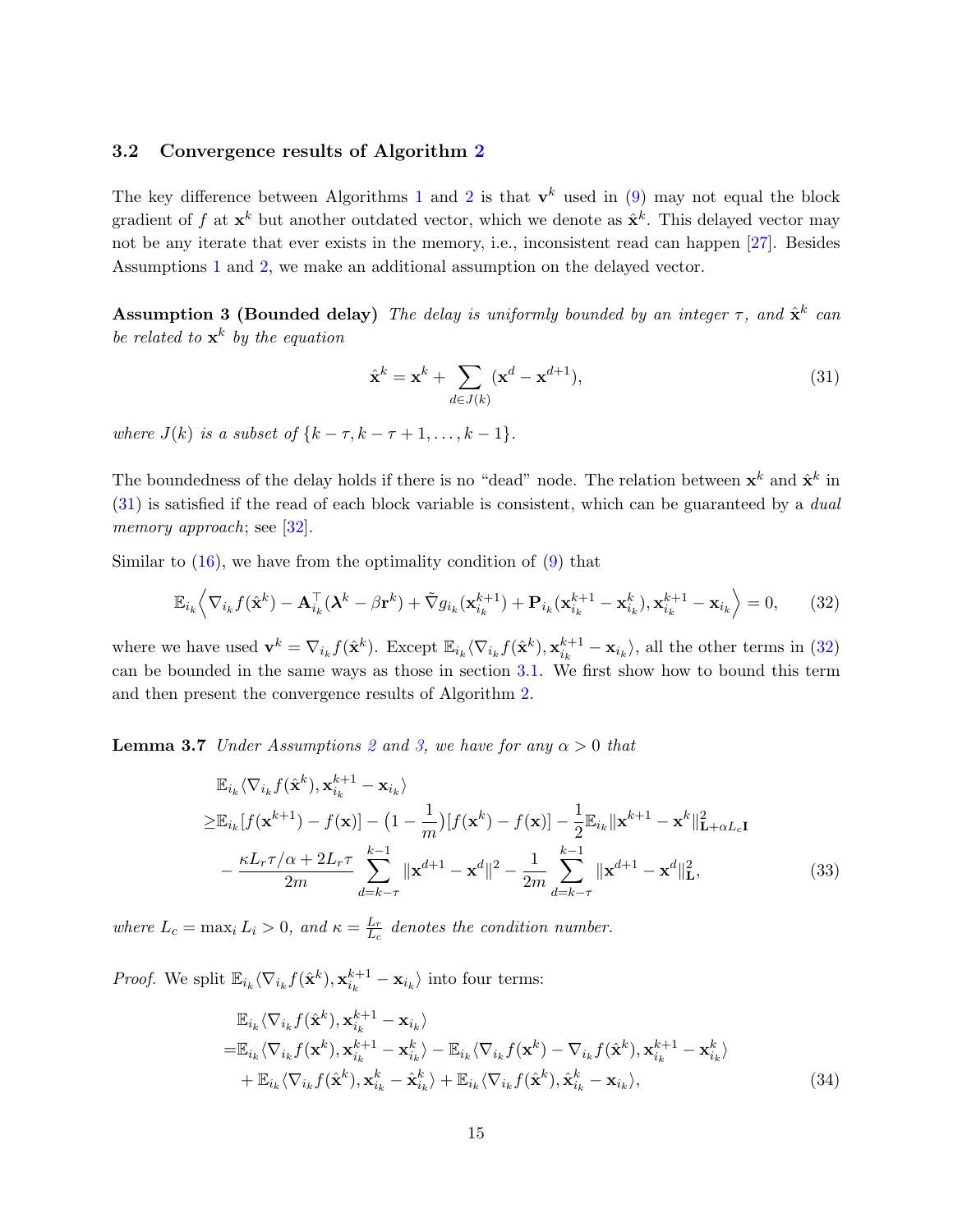<span id="page-15-5"></span>and we bound each of the four cross terms in  $(34)$ . The first is bounded in  $(11)$ . Secondly, from the convexity of  $f$ , we have

<span id="page-15-3"></span>
$$
\mathbb{E}_{i_k} \langle \nabla_{i_k} f(\hat{\mathbf{x}}^k), \hat{\mathbf{x}}_{i_k}^k - \mathbf{x}_{i_k} \rangle = \frac{1}{m} \langle \nabla f(\hat{\mathbf{x}}^k), \hat{\mathbf{x}}^k - \mathbf{x} \rangle \ge \frac{1}{m} [f(\hat{\mathbf{x}}^k) - f(\mathbf{x})]. \tag{35}
$$

For the other two terms, we use the relation between  $\hat{\mathbf{x}}^k$  and  $\mathbf{x}^k$  in [\(31\)](#page-14-0). From the result in [\[28,](#page-25-6) pp.306], it holds that

<span id="page-15-4"></span><span id="page-15-0"></span>
$$
\|\nabla f(\mathbf{x}^k) - \nabla f(\hat{\mathbf{x}}^k)\| \le L_r \sum_{d \in J(k)} \|\mathbf{x}^{d+1} - \mathbf{x}^d\|.
$$
 (36)

Hence by Young's inequality, we have for any  $\alpha > 0$  that

$$
-\mathbb{E}_{i_k}\langle\nabla_{i_k}f(\mathbf{x}^k)-\nabla_{i_k}f(\hat{\mathbf{x}}^k),\mathbf{x}_{i_k}^{k+1}-\mathbf{x}_{i_k}^k\rangle
$$
  
\n
$$
\geq -\frac{1}{2\alpha L_c}\mathbb{E}_{i_k}\|\nabla_{i_k}f(\mathbf{x}^k)-\nabla_{i_k}f(\hat{\mathbf{x}}^k)\|^2 - \frac{\alpha L_c}{2}\mathbb{E}_{i_k}\|\mathbf{x}_{i_k}^{k+1}-\mathbf{x}_{i_k}^k\|^2
$$
  
\n
$$
= -\frac{1}{2m\alpha L_c}\|\nabla f(\mathbf{x}^k)-\nabla f(\hat{\mathbf{x}}^k)\|^2 - \frac{\alpha L_c}{2}\mathbb{E}_{i_k}\|\mathbf{x}^{k+1}-\mathbf{x}^k\|^2
$$
  
\n
$$
\geq -\frac{L_r^2|J(k)|}{2m\alpha L_c}\sum_{d\in J(k)}\|\mathbf{x}^{d+1}-\mathbf{x}^d\|^2 - \frac{\alpha L_c}{2}\mathbb{E}_{i_k}\|\mathbf{x}^{k+1}-\mathbf{x}^k\|^2.
$$
 (37)

Let  $\tau_k = |J(k)|$  and order the elements in  $J(k)$  as  $d_1 < d_2 < \ldots < d_{\tau_k}$ . Define  $\hat{\mathbf{x}}^{k,0} = \hat{\mathbf{x}}^k$  and  $\hat{\mathbf{x}}^{k,j} = \hat{\mathbf{x}}^k + \sum_{t=1}^j (\mathbf{x}^{d_t+1} - \mathbf{x}^{d_t}), j = 1, \ldots, \tau_k$ . Then we have

$$
\mathbb{E}_{i_k} \langle \nabla_{i_k} f(\hat{\mathbf{x}}^k), \mathbf{x}_{i_k}^k - \hat{\mathbf{x}}_{i_k}^k \rangle
$$
\n
$$
= \frac{1}{m} \langle \nabla f(\hat{\mathbf{x}}^k), \mathbf{x}^k - \hat{\mathbf{x}}^k \rangle
$$
\n
$$
= \frac{1}{m} \sum_{j=0}^{\tau_k - 1} \langle \nabla f(\hat{\mathbf{x}}^k), \hat{\mathbf{x}}^{k,j+1} - \hat{\mathbf{x}}^{k,j} \rangle
$$
\n
$$
= \frac{1}{m} \sum_{j=0}^{\tau_k - 1} \left[ \langle \nabla f(\hat{\mathbf{x}}^{k,j}), \hat{\mathbf{x}}^{k,j+1} - \hat{\mathbf{x}}^{k,j} \rangle - \langle \nabla f(\hat{\mathbf{x}}^{k,j}) - \nabla f(\hat{\mathbf{x}}^k), \hat{\mathbf{x}}^{k,j+1} - \hat{\mathbf{x}}^{k,j} \rangle \right].
$$
\n(38)

Since  $\hat{\mathbf{x}}^{k,j+1} - \hat{\mathbf{x}}^{k,j} = \mathbf{x}^{d_{j+1}+1} - \mathbf{x}^{d_{j+1}},$  it follows from [\(10\)](#page-8-2) that

<span id="page-15-2"></span><span id="page-15-1"></span>
$$
\langle \nabla f(\hat{\mathbf{x}}^{k,j}), \hat{\mathbf{x}}^{k,j+1} - \hat{\mathbf{x}}^{k,j} \rangle \ge f(\hat{\mathbf{x}}^{k,j+1}) - f(\hat{\mathbf{x}}^{k,j}) - \frac{1}{2} \|\mathbf{x}^{d_{j+1}+1} - \mathbf{x}^{d_{j+1}}\|_{\mathbf{L}}^2.
$$
 (39)

Note  $\nabla f(\hat{\mathbf{x}}^{k,j}) - \nabla f(\hat{\mathbf{x}}^k) = \sum_{t=0}^{j-1} (\nabla f(\hat{\mathbf{x}}^{k,t+1}) - \nabla f(\hat{\mathbf{x}}^{k,t}))$ . Thus, by the Cauchy-Schwarz inequality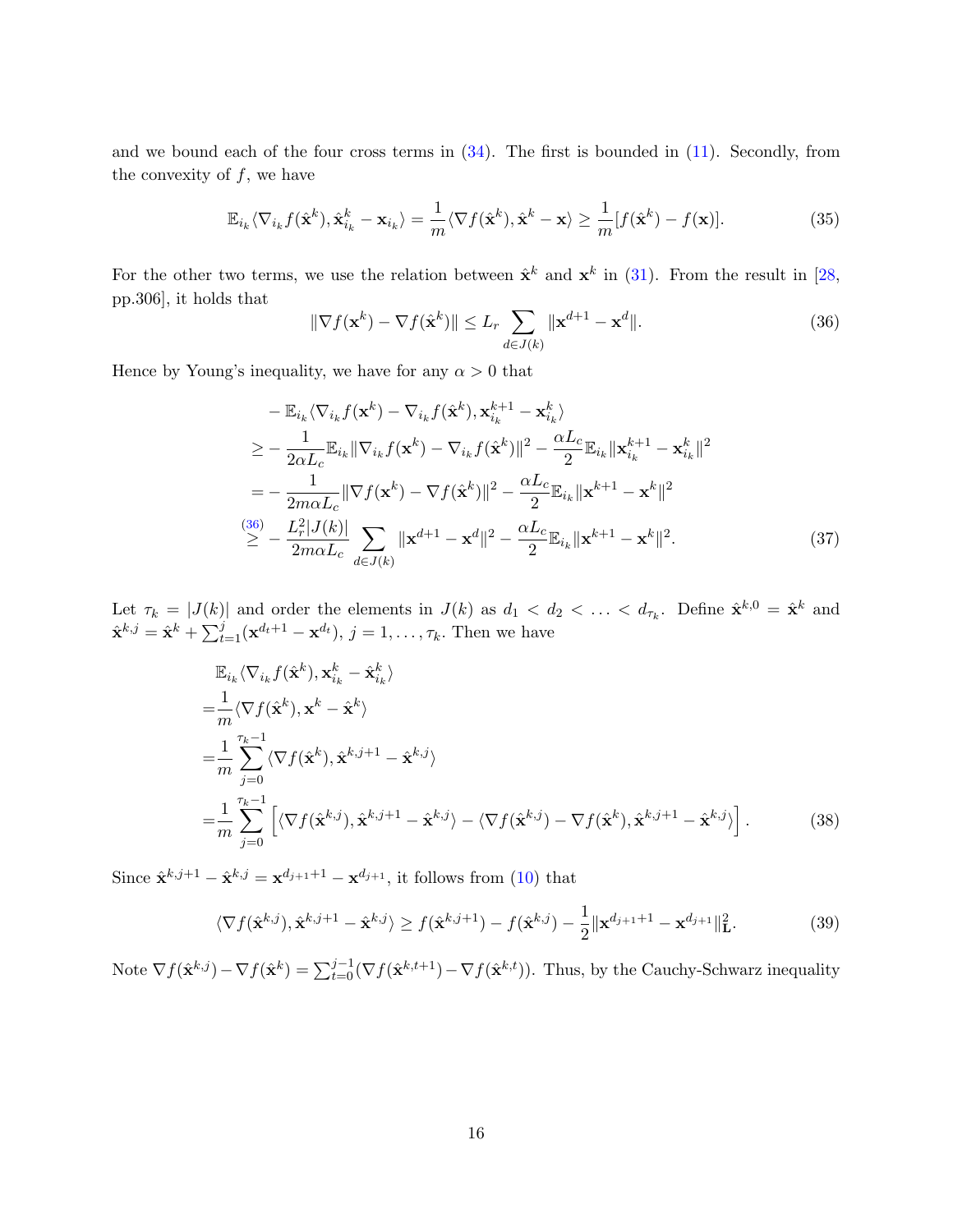and the Young's inequality, we have

<span id="page-16-2"></span><span id="page-16-1"></span>
$$
\langle \nabla f(\hat{\mathbf{x}}^{k,j}) - \nabla f(\hat{\mathbf{x}}^k), \hat{\mathbf{x}}^{k,j+1} - \hat{\mathbf{x}}^{k,j} \rangle
$$
  
\n
$$
\leq \sum_{t=0}^{j-1} \|\nabla f(\hat{\mathbf{x}}^{k,t+1}) - \nabla f(\hat{\mathbf{x}}^{k,t})\| \cdot \|\hat{\mathbf{x}}^{k,j+1} - \hat{\mathbf{x}}^{k,j}\|
$$
  
\n
$$
\leq L_r \sum_{t=0}^{j-1} \|\hat{\mathbf{x}}^{k,t+1} - \hat{\mathbf{x}}^{k,t}\| \cdot \|\hat{\mathbf{x}}^{k,j+1} - \hat{\mathbf{x}}^{k,j}\|
$$
  
\n
$$
\leq \frac{L_r}{2} \sum_{t=0}^{j-1} \left( \|\hat{\mathbf{x}}^{k,t+1} - \hat{\mathbf{x}}^{k,t}\|^2 + \|\hat{\mathbf{x}}^{k,j+1} - \hat{\mathbf{x}}^{k,j}\|^2 \right).
$$
 (40)

Plugging  $(39)$  and  $(40)$  into  $(38)$  gives

$$
\mathbb{E}_{i_k} \langle \nabla_{i_k} f(\hat{\mathbf{x}}^k), \mathbf{x}_{i_k}^k - \hat{\mathbf{x}}_{i_k}^k \rangle \tag{41}
$$

$$
\geq \frac{1}{m} \left[ f(\mathbf{x}^k) - f(\hat{\mathbf{x}}^k) - \frac{1}{2} \sum_{d \in J(k)} \|\mathbf{x}^{d+1} - \mathbf{x}^d\|_L^2 \right] - \frac{L_r}{2m} \sum_{j=0}^{\tau_k - 1} \left( \sum_{t=0}^{j-1} \|\hat{\mathbf{x}}^{k,t+1} - \hat{\mathbf{x}}^{k,t}\|^2 + j\|\hat{\mathbf{x}}^{k,j+1} - \hat{\mathbf{x}}^{k,j}\|^2 \right)
$$

Noting  $\tau_k \leq \tau$ , we have the desired result by plugging [\(11\)](#page-9-3), [\(35\)](#page-15-3), [\(37\)](#page-15-4), and [\(41\)](#page-16-2) into [\(34\)](#page-14-3).

From Lemmas [3.2,](#page-9-4) [3.3,](#page-9-2) and [3.7,](#page-14-4) and also the equation [\(17\)](#page-10-3), we can easily have the following result.

$$
\mathbb{E}_{i_k} \left[ F(\mathbf{x}^{k+1}) - F(\mathbf{x}) - \langle \lambda^{k+1}, \mathbf{r}^{k+1} \rangle + (\beta - \rho) \|\mathbf{r}^{k+1}\|^2 - \frac{\beta}{2} \|\mathbf{r}^{k+1}\|^2 + \frac{1}{2} \|\mathbf{x}^{k+1} - \mathbf{x}\|_{\mathbf{P}}^2 \right] + \frac{1}{2} \mathbb{E}_{i_k} \|\mathbf{x}^{k+1} - \mathbf{x}^k\|_{\mathbf{P} - \mathbf{L} - \alpha L_c \mathbf{I} - \beta \mathbf{A}^\top \mathbf{A}} - \frac{\kappa L_r \tau / \alpha + 2L_r \tau}{2m} \sum_{d=k-\tau}^{k-1} \|\mathbf{x}^{d+1} - \mathbf{x}^d\|^2 - \frac{1}{2m} \sum_{d=k-\tau}^{k-1} \|\mathbf{x}^{d+1} - \mathbf{x}^d\|_{\mathbf{L}}^2 \n\leq (1 - \frac{1}{m}) \left[ F(\mathbf{x}^k) - F(\mathbf{x}) - \langle \lambda^k, \mathbf{r}^k \rangle + \beta \|\mathbf{r}^k\|^2 \right] - \frac{\beta}{2} \|\mathbf{r}^k\|^2 + \frac{1}{2} \|\mathbf{x}^k - \mathbf{x}\|_{\mathbf{P}}^2.
$$
\n(42)

Regard  $\mathbf{x}^k = \mathbf{x}^0$ ,  $\forall k < 0$ . Hence,

<span id="page-16-3"></span>
$$
\sum_{k=0}^K \sum_{d=k-\tau}^{k-1} \|\mathbf{x}^{d+1} - \mathbf{x}^d\|^2 \leq \tau \sum_{k=0}^{K-1} \|\mathbf{x}^{k+1} - \mathbf{x}^k\|^2.
$$

Using [\(42\)](#page-16-3) and following the same arguments in the proofs of Theorems [3.5](#page-10-4) and [3.6,](#page-12-4) we obtain the two theorems below.

<span id="page-16-0"></span>Theorem 3.8 (Global convergence in probability) Let  $\{(\mathbf{x}^k, \mathbf{r}^k, \boldsymbol{\lambda}^k)\}\$  be the sequence gener-ated from Algorithm [2](#page-8-0) with  $0 < \rho \leq \frac{\beta}{m}$  $\frac{\beta}{m}$  and  $\mathbf{P}_i$ 's satisfying

<span id="page-16-4"></span>
$$
\mathbf{P}_{i} \succeq \left( L_{i} + \alpha L_{c} + \frac{\tau L_{i}}{m} + \frac{(\kappa/\alpha + 2)L_{r}\tau^{2}}{m} \right) \mathbf{I} + \beta \mathbf{A}_{i}^{\top} \mathbf{A}_{i}, i = 1, ..., m,
$$
\n(43)

for  $\alpha > 0$ , then

$$
F(\mathbf{x}^k) \stackrel{p}{\to} F(\mathbf{x}^*), \quad \|\mathbf{r}^k\| \stackrel{p}{\to} 0.
$$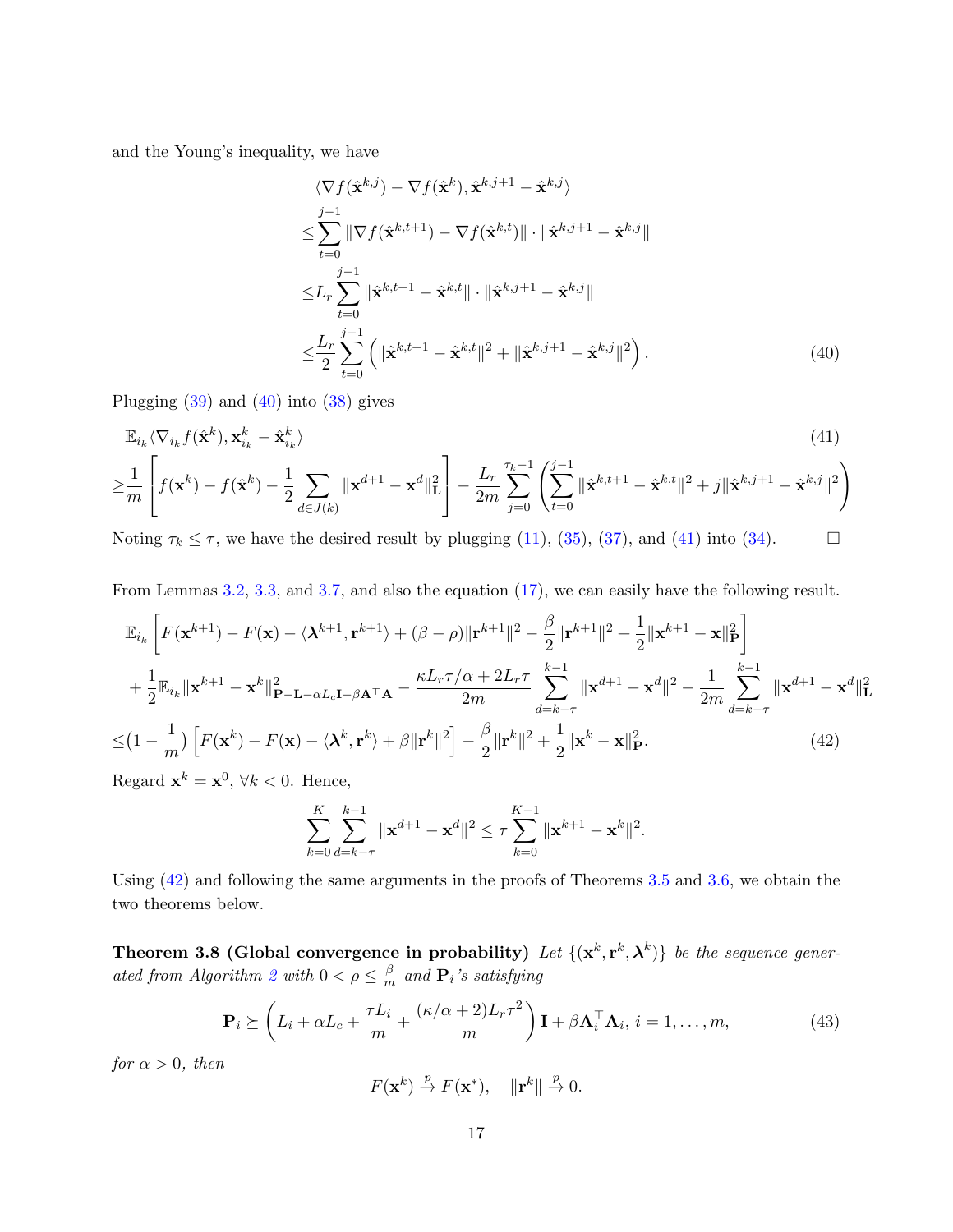<span id="page-17-3"></span>**Theorem 3.9 (Ergodic convergence rate)** Under the assumptions of Theorem [3.8,](#page-16-0) let  $\bar{\mathbf{x}}^{K+1} =$  $\frac{{\bf x}^{K+1} + \sum_{k=1}^K {\bf x}^{k+1}/m}{1 + K/m}$  and

$$
C_0 = \left(1 - \frac{1}{m}\right) \left[F(\mathbf{x}^0) - F(\mathbf{x}^*)\right] + \frac{1}{2} ||\mathbf{x}^0 - \mathbf{x}^*||^2_{\mathbf{P}} + \left(\frac{\beta}{2} - \frac{\beta}{m}\right) ||\mathbf{r}^0||^2.
$$

Then we have the same results as those in [\(24\)](#page-12-1) and [\(25\)](#page-12-2). In addition, given any  $\epsilon > 0$  and  $0 < \sigma < 1$ , if K satisfies [\(26\)](#page-13-3), then  $\bar{\mathbf{x}}^{K+1}$  is an  $(\epsilon, \sigma)$ -solution to [\(1\)](#page-0-0).

**Remark 3.1** Comparing the settings of  $\mathbf{P}_i$ 's in Theorems [3.5](#page-10-4) and [3.8,](#page-16-0) we see that they are only **TECTRITE SET COMPUTIES** the Settings of  $\mathbf{r}_i$  is in Theorems 5.5 and 5.0, we see that they are only weakly affected by the delay if  $\tau = o(\sqrt{m})$ , which holds for problems involving extremely many variables. If all p nodes compute at the same rate,  $\tau$  is in the same order of p [\[33\]](#page-25-9), and thus Theorem [3.8](#page-16-0) indicates that nearly linear speed-up can be achieved on  $O(\sqrt{m})$  nodes. Even without the nonseparable affine constraint, this quantity is better than that required in  $[27]$ . In addition, as  $\tau = 0$ , Algorithm [2](#page-8-0) reduces to Algorithm [1,](#page-6-0) and their convergence results coincide.

### <span id="page-17-1"></span>4 Numerical experiments

In this section, we test the proposed methods on the basis pursuit problem [\(2\)](#page-1-0), the nonnegativity constrained quadratic programming, and also the dual SVM [\(4\)](#page-1-2). We demonstrate their efficacy by comparing to several other existing algorithms.

#### <span id="page-17-0"></span>4.1 Basis pursuit

The tests in this subsection compare Algorithm [1](#page-6-0) to the linearized augmented Lagrangian method (LALM) and the open-source solver YALL1 [\[49\]](#page-26-10) on the basis pursuit problem [\(2\)](#page-1-0). Putting all variables into a single block, we can regard LALM as a special case of Algorithm [1](#page-6-0) with  $m = 1$ , and YALL1 is a linearized ADMM with penalty parameter adaptively updated based on primal and dual residuals.

The matrix  $\mathbf{A} \in \mathbb{R}^{q \times 1000}$  in [\(2\)](#page-1-0) was randomly generated with q varying among  $\{200, 300, 400\}$ , and its entries independently follow standard Gaussian distribution. We normalized each row of A. A sparse vector  $x^o$  was then generated with 30 nonzero entries that follow standard Gaussian distribution and whose locations are chosen uniformly at random. The vector  $\mathbf{b} = \mathbf{A}\mathbf{x}^o$ . We evenly partitioned the variable **x** into 100 blocks, and we set  $\rho = \frac{\beta}{100}$  and  $\mathbf{P}_i = \beta ||\mathbf{A}_i||^2 \mathbf{I}$ ,  $i = 1, ..., 100$ , where  $\|\mathbf{A}_i\|$  denotes the spectral norm of  $\mathbf{A}_i$ . For LALM, we treated it as a special case of Algorithm [1](#page-6-0) with a single block and set  $\rho = \beta$  and  $\mathbf{P} = \beta ||\mathbf{A}||^2 \mathbf{I}$ . The same values of  $\beta$  were used for both Algorithm [1](#page-6-0) and LALM. The parameters of YALL1 were set to the default values.

To compare the performance of the three algorithms, we plot their values of  $|F(\mathbf{x}^t) - F(\mathbf{x}^*)|$  and  $\|\mathbf{A}\mathbf{x}^t - \mathbf{b}\|$  with respect to t, where t denotes the epoch number.<sup>[2](#page-17-2)</sup> Since the three algorithms have

<span id="page-17-2"></span><sup>&</sup>lt;sup>2</sup>Each epoch is equivalent to updating  $m$  x-blocks.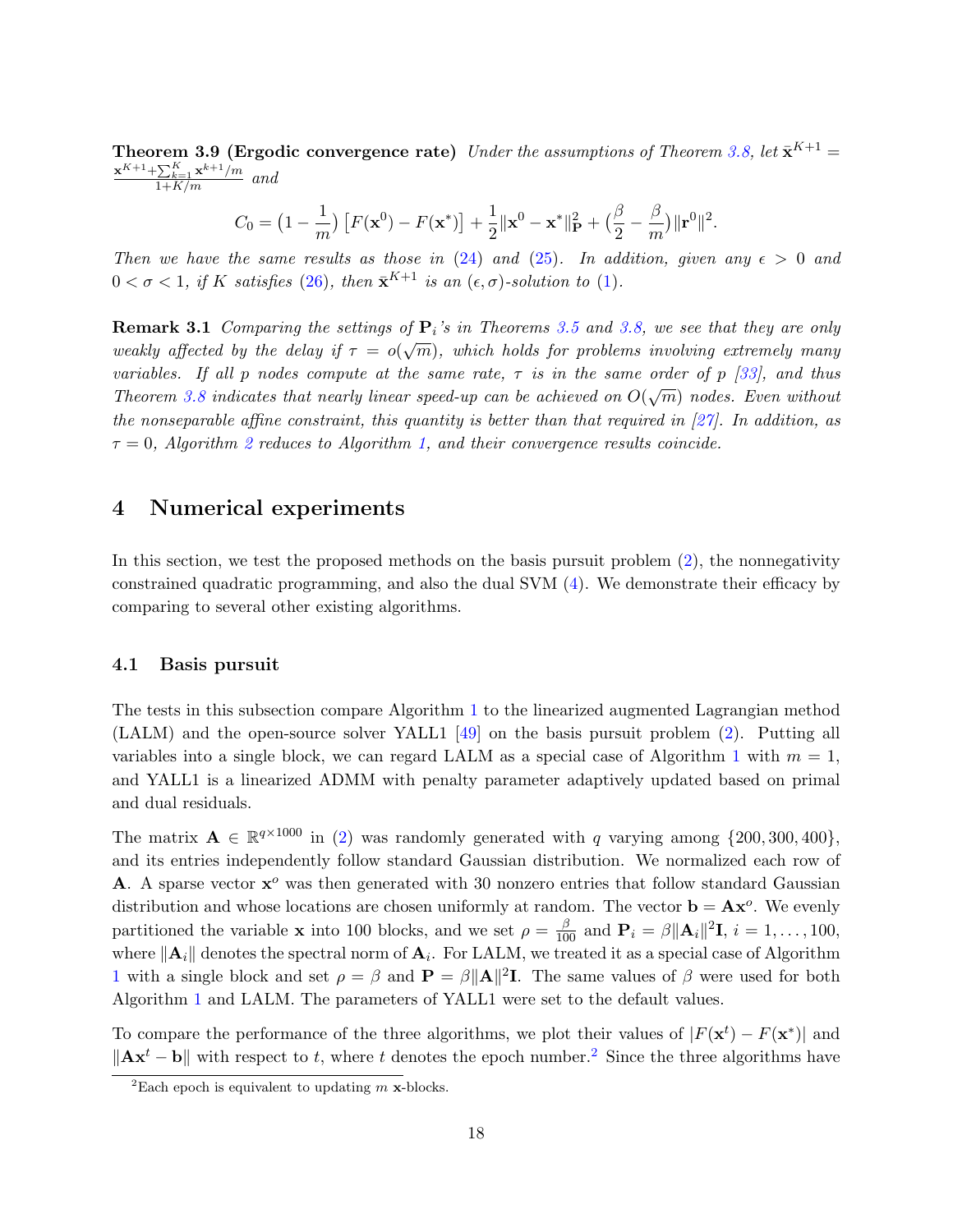

<span id="page-18-0"></span>Figure 1: Results by three different algorithms on solving the basis pursuit problem [\(2\)](#page-1-0) with  $\mathbf{A} \in \mathbb{R}^{300 \times 1000}$  $\mathbf{A} \in \mathbb{R}^{300 \times 1000}$  $\mathbf{A} \in \mathbb{R}^{300 \times 1000}$ . The parameter  $\beta$  varies among  $\{1, 10, 100\}$  for Algorithm 1 and LALM.

roughly the same per-epoch complexity, the plot in terms of running time will be similar. In Figure [1,](#page-18-0) we fixed  $q = 300$  and varied  $\beta$  among  $\{1, 10, 100\}$ . From the results, we see that the proposed algorithm perform significantly better than LALM and comparably as well as YALL1. In addition, the parameter  $\beta$  affected both Algorithm [1](#page-6-0) and LALM but the former was only weakly affected. In Figure [2,](#page-19-0) we set  $\beta = \sqrt{q}$  and varied q among  $\{200, 300, 400\}$ . Again we see that the proposed algorithm is significantly better than LALM. For  $q = 200$ , Algorithm [1](#page-6-0) is slightly better than YALL1, and for  $q = 300$  and 400, they perform equally well.

#### <span id="page-18-2"></span>4.2 Quadratic programming

In this subsection, we simulate the performance of Algorithm [2](#page-8-0) with different delays on solving the nonnegativity constrained quadratic programming (NCQP):

<span id="page-18-1"></span>
$$
\min_{\mathbf{x}} \frac{1}{2} \mathbf{x}^{\top} \mathbf{Q} \mathbf{x} + \mathbf{c}^{\top} \mathbf{x}, \text{ s.t. } \mathbf{A} \mathbf{x} = \mathbf{b}, \mathbf{x} \ge 0,
$$
\n(44)

where Q is a positive semidefinite matrix. We set  $\mathbf{Q} = \mathbf{H} \mathbf{H}^{\top}$  with  $\mathbf{H} \in \mathbb{R}^{2000 \times 2000}$  randomly generated from standard Gaussian distribution, and the vector c was generated from Gaussian distribution. The matrix  $\mathbf{A} = [\mathbf{B}, \mathbf{I}] \in \mathbb{R}^{200 \times 2000}$  with the entries of **B** independently following standard Gaussian distribution, and **b** was generated from uniform distribution on  $[0, 1]$ . This way, we guarantee the feasibility of [\(44\)](#page-18-1).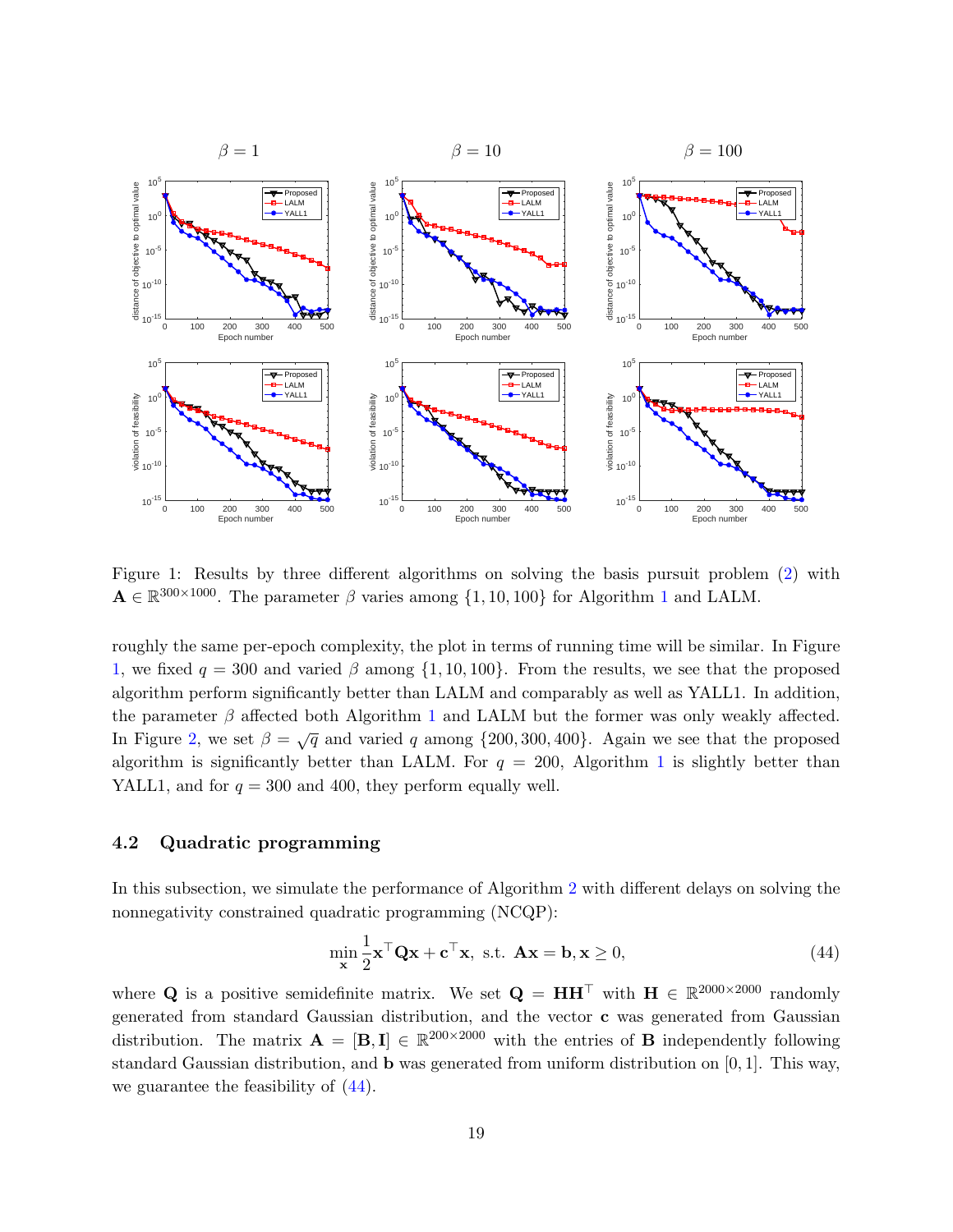

<span id="page-19-0"></span>Figure 2: Results by three different algorithms on solving the basis pursuit problem [\(2\)](#page-1-0) with  $\mathbf{A} \in \mathbb{R}^{q \times 1000}$  and q varying among  $\{200, 300, 400\}$ . The parameter  $\beta$  was set to  $\sqrt{q}$  for Algorithm [1](#page-6-0) and LALM.



<span id="page-19-1"></span>Figure 3: Results by Algorithm [2](#page-8-0) on solving the quadratic programming  $(44)$ . The matrices  $P_i$ 's are set according to [\(43\)](#page-16-4) with  $\alpha = 1$ .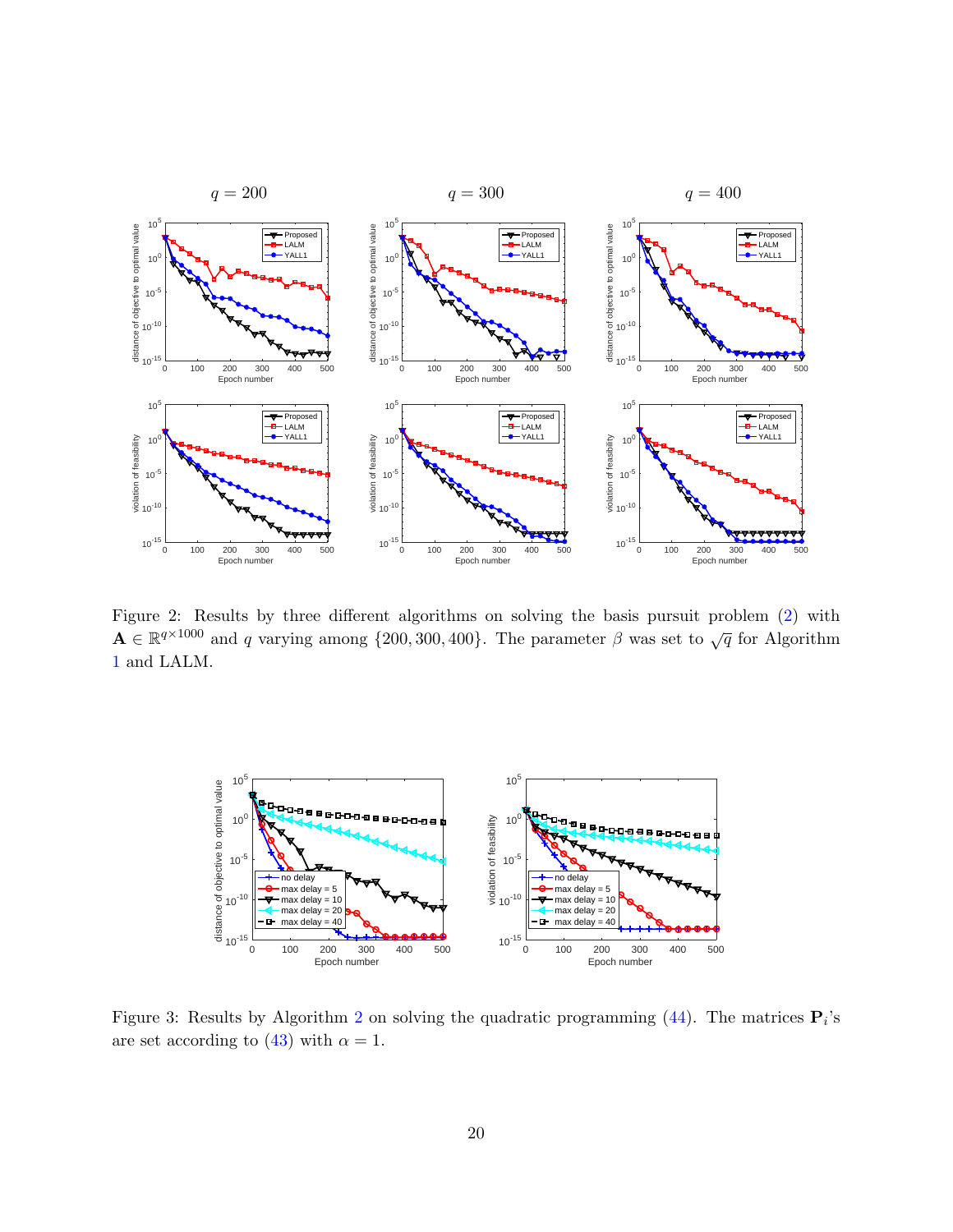<span id="page-20-3"></span>

<span id="page-20-1"></span>Figure 4: Results by Algorithm [2](#page-8-0) on solving the quadratic programming [\(44\)](#page-18-1). The same matrices  $\mathbf{P}_i$ 's are used for different delays, i.e.,  $\mathbf{P}_i = Q_{ii} + \beta ||\mathbf{a}_i||^2$ ,  $\forall i$  according to Theorem [3.5,](#page-10-4) where  $\mathbf{a}_i$  is the *i*-th column of  $\bf{A}$ .

We partitioned x into 2,000 blocks, namely, every coordinate was treated as one block. To see how the algorithm is affected by delayed block gradients,  $\tau + 1$  most recent iterates were kept. and  $\hat{\mathbf{x}}^k$  was set to one of these iterates that was chosen uniformly at random. We varied  $\tau$  among  ${0, 5, 10, 20, 40}$ . β was tuned to  $\sqrt{2}$ ,  $\rho = \frac{\beta}{2000}$  was used, and  $\mathbf{P}_i$ 's were set in two different ways. Figure [3](#page-19-1) plots the results by Algorithm [2](#page-8-0) with  $P_i$ 's set according to [\(43\)](#page-16-4) with  $\alpha = 1$ . Note that for this instance, we have  $L_i = Q_{ii}$ , i.e., the *i*-th diagonal entry of **Q** for each *i*, and  $L_r = \max_i ||\mathbf{q}_i||$ where  $q_i$  denotes the *i*-th column of **Q**. From the figure, we see that the convergence speed of the algorithm is affected by the delays. Larger  $\tau$  gives smaller stepsize and leads to slower convergence. However, the algorithm is hardly affected by delayed block gradient if the same  $P_i$ 's were used, as shown in Figure [4.](#page-20-1) Practically, the maximum delay  $\tau$  is unknown, but the results in Figure [4](#page-20-1) indicate that we can simply set  $P_i$ 's according to Theorem [3.5](#page-10-4) regardless of the delay. This implies that our analysis may not be tight.

#### <span id="page-20-0"></span>4.3 Support vector machine

In this subsection, we compare the performance of the async-parallel Algorithm [2](#page-8-0) and its syncparallel counterpart on solving the dual SVM [\(4\)](#page-1-2). Another way of parallel computing on solving [\(4\)](#page-1-2) is to directly distribute computation of an algorithm (that may not be BCU type) over multiple nodes, such as the method in  $[47]$ . In the test, we used two LIBSVM datasets:<sup>[3](#page-20-2)</sup> rcv1 and news20. whose characteristics are listed in Table [1.](#page-21-0)

We partitioned the variable into blocks of size 50 or 51. For both sync and async-parallel methods,  $\beta = 0.1$  and  $\rho = \frac{\beta}{m}$  were set, where m is the number of blocks. As suggested in section [4.2,](#page-18-2) for the async-parallel method, we set  $\mathbf{P}_i = (L_i + \beta ||\mathbf{A}_i||^2)\mathbf{I}$ ,  $\forall i$  according to Theorem [3.5.](#page-10-4) For the sync-parallel method, if there are  $p$  cores, we selected a set  $S$  of  $p$  blocks at every iteration and set

<span id="page-20-2"></span> ${}^{3}$ The data can be downloaded from <https://www.csie.ntu.edu.tw/~cjlin/libsvmtools/datasets/>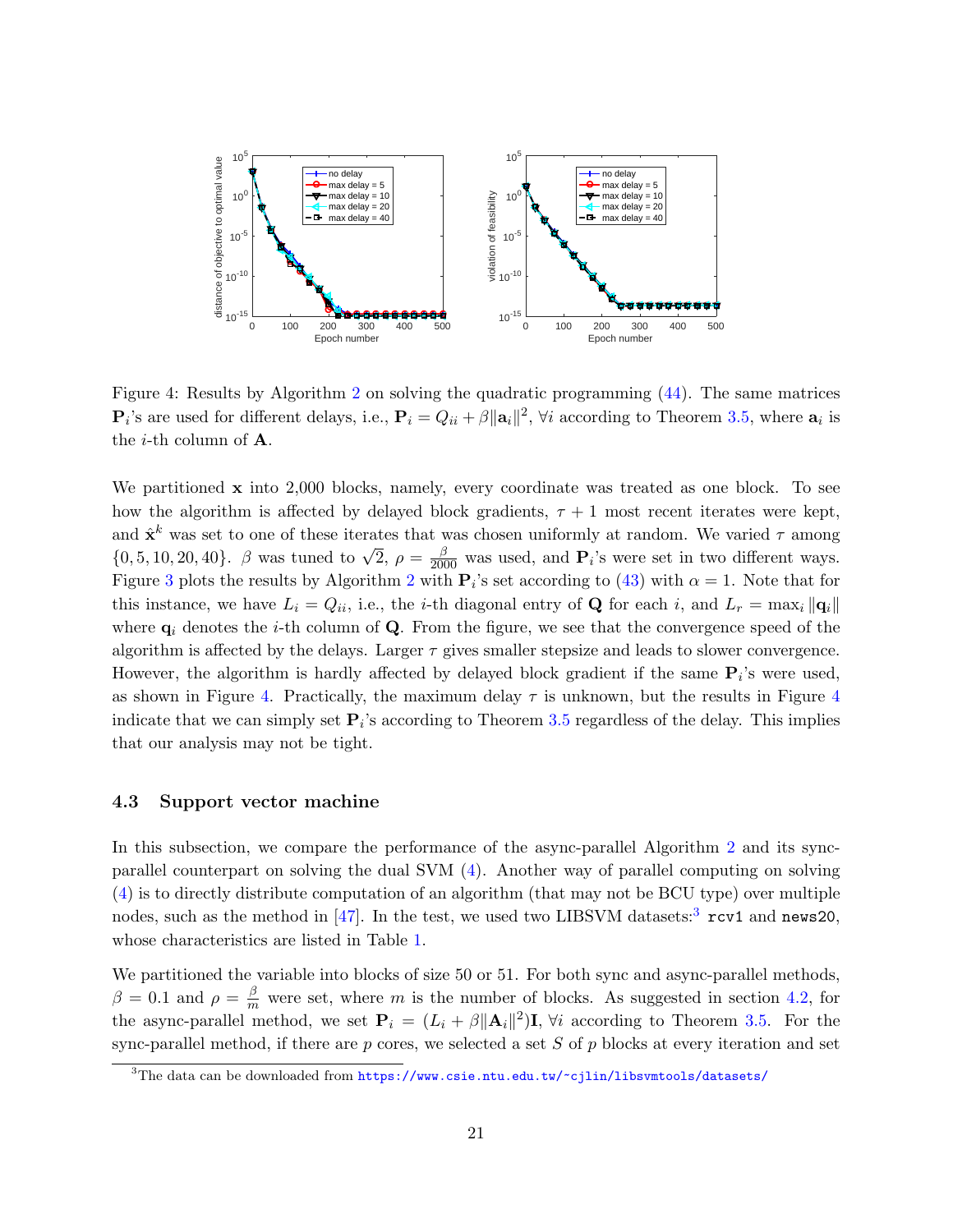| Name   | #samples | #features | $\#\text{nonzeros}$ |
|--------|----------|-----------|---------------------|
| rcy1   | 20.242   | 47.236    | 1,498,952           |
| news20 | 19.996   | 1,355,191 | 9,097,916           |

<span id="page-21-0"></span>Table 1: Characteristics of two LIBSVM datasets

<span id="page-21-2"></span>

<span id="page-21-1"></span>Figure 5: Results by the sync-parallel (top) and async-parallel (bottom) algorithms on solving the dual SVM [\(4\)](#page-1-2). The dataset rcv1 is used.

 $\mathbf{P}_i = \sum_{j \in S} (L_j + \beta ||\mathbf{A}_j||^2) \mathbf{I}$  for all  $i \in S$ . We also used  $\mathbf{P}_i$ 's the same as those by the async-parallel method but noticed that the sync-parallel method diverged. The larger weight matrices are also suggested in [\[14\]](#page-24-6) to be proportional to the number of blocks. Note that in the dual SVM [\(4\)](#page-1-2), if we let  $X_i$  and  $y_i$  contain the data points and labels corresponding to the *i*-th block variable, then  $L_i$ equals the spectral norm of the matrix  $diag(y_i) \mathbf{X}_i^{\top} \mathbf{X}_i diag(y_i)$ . Since every block only has 50 or 51 coordinates, it is easy to compute  $L_i$ 's.

We ran the tests on a machine with 20 cores. Figure [5](#page-21-1) plots the results by the sync and asyncparallel algorithms on the rcv1 dataset. From the figure, we see that in terms of epoch number, the sync-parallel method converges slower if more cores are used, while the async-parallel one converges almost the same with different number of cores. As shown in Figure [6,](#page-22-0) similar results were observed for the news20 dataset. We also measured the speed-up of the two parallel methods in terms of running time. The results are plotted in Figure [7.](#page-22-1) From the results, we see that the async-parallel method achieves significantly better speed-up than the sync-parallel one, and that is because synchronization at every iteration wastes much waiting time.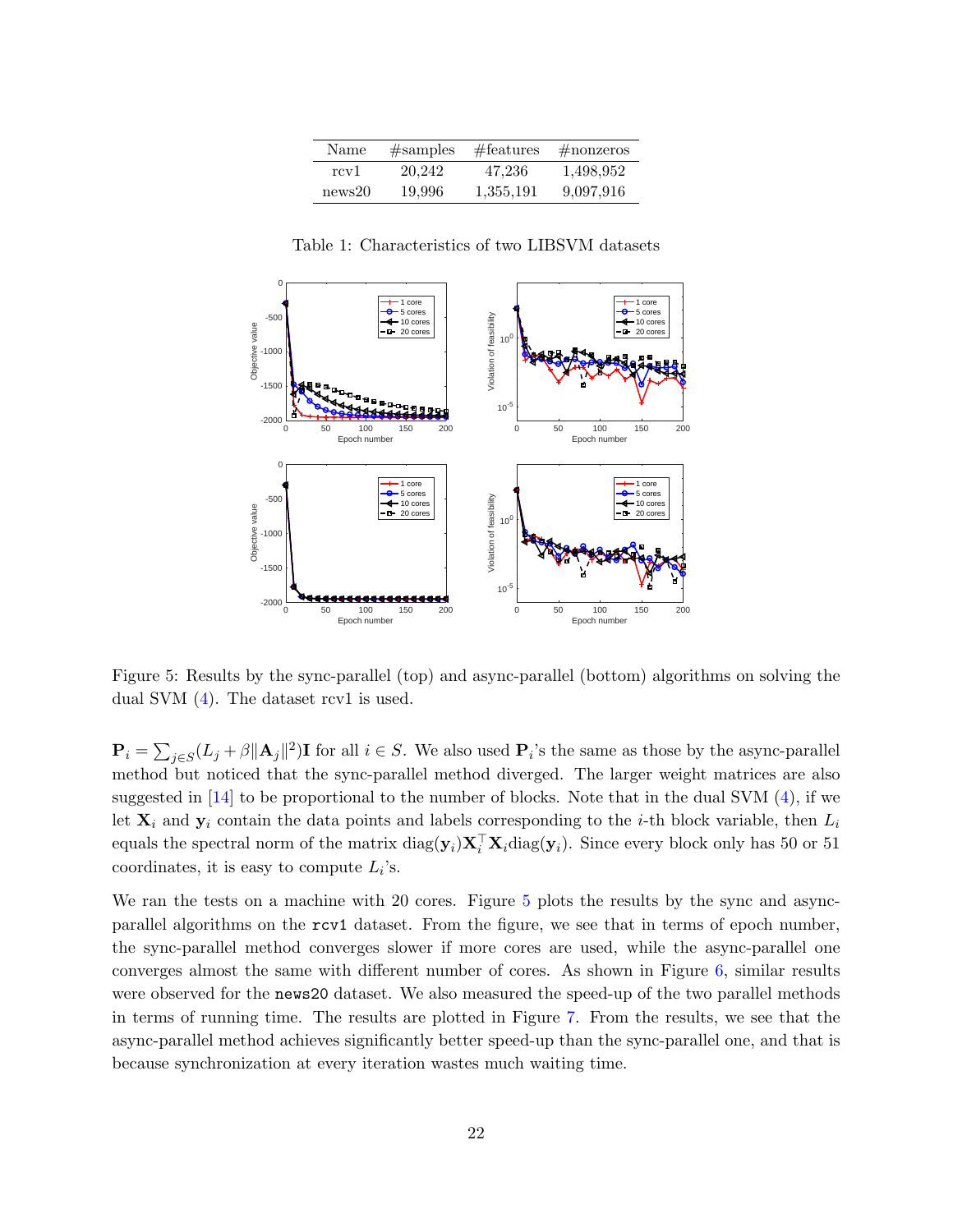

<span id="page-22-0"></span>Figure 6: Results by the sync-parallel (top) and async-parallel (bottom) algorithms on solving the dual SVM [\(4\)](#page-1-2). The dataset news20 is used.



<span id="page-22-1"></span>Figure 7: Speed up of the sync and async-parallel algorithms for solving the dual SVM [\(4\)](#page-1-2) on different number of cores.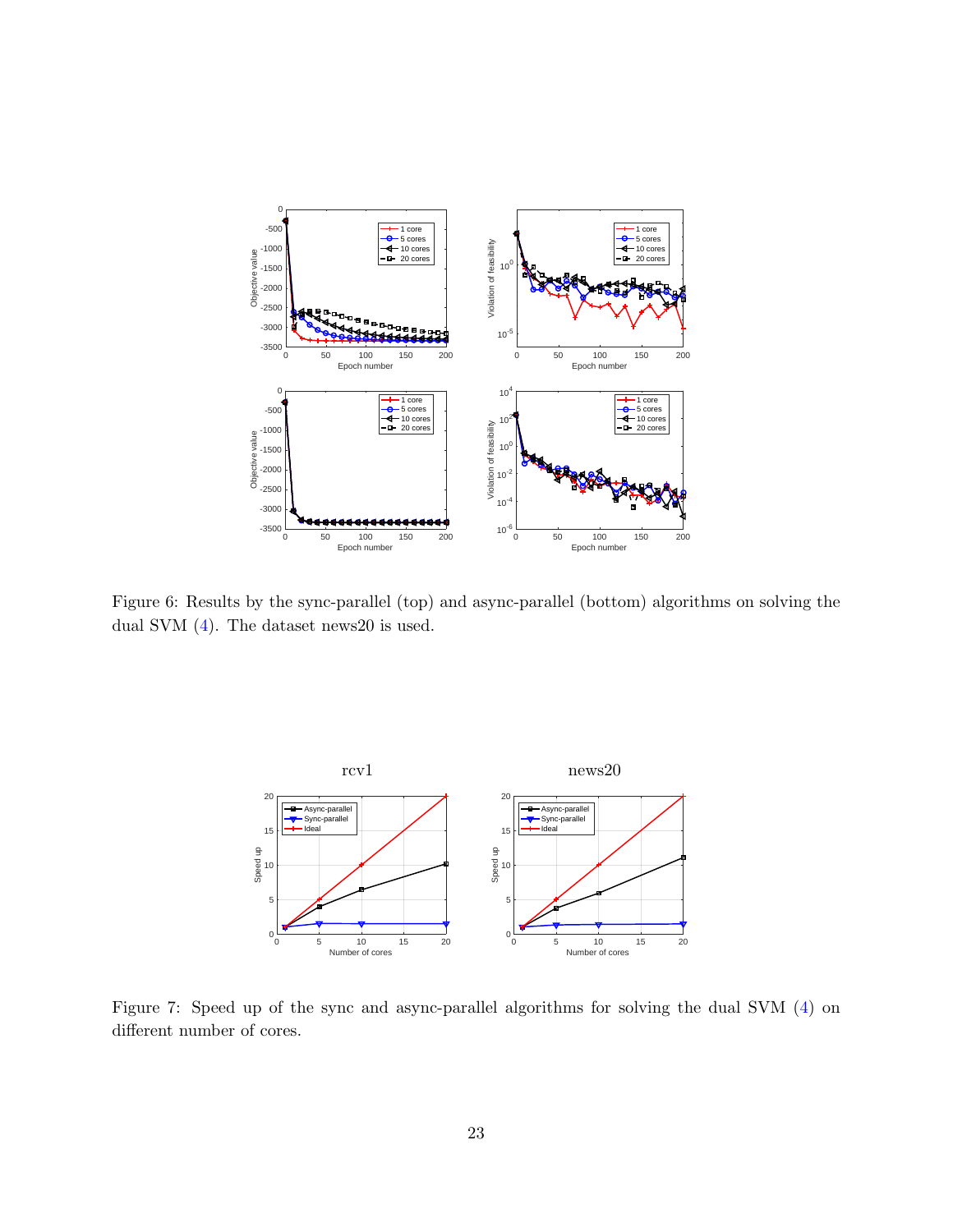# <span id="page-23-10"></span>5 Conclusions

We have proposed an async-parallel primal-dual BCU method for convex programming with *non*separable objective and arbitrary linear constraint. As a special case on a single node, the method reduces to a randomized primal-dual BCU for multi-block linearly constrained problems. Convergence and also rate results in probability have been established under convexity assumption. We have also numerically compared the proposed algorithm to several existing methods. The experimental results demonstrate the superior performance of our algorithm over other ones.

## References

- <span id="page-23-5"></span>[1] D. P. Bertsekas and J. N. Tsitsiklis. Parallel and distributed computation: numerical methods, volume 23. Prentice hall Englewood Cliffs, NJ, 1989. [4](#page-3-1)
- <span id="page-23-6"></span>[2] P. Bianchi, W. Hachem, and F. Iutzeler. A coordinate descent primal-dual algorithm and application to distributed asynchronous optimization. IEEE Transactions on Automatic Control, 61(10):2947–2957, 2016. [4](#page-3-1)
- <span id="page-23-9"></span>[3] X. Cai, D. Han, and X. Yuan. On the convergence of the direct extension of admm for threeblock separable convex minimization models with one strongly convex function. Computational Optimization and Applications, 66(1):39–73, 2017. [5](#page-4-0)
- <span id="page-23-2"></span>[4] T.-H. Chang, M. Hong, W.-C. Liao, and X. Wang. Asynchronous distributed admm for largescale optimization — part i: Algorithm and convergence analysis. IEEE Transactions on Signal Processing, 64(12):3118–3130, 2016. [3,](#page-2-0) [4](#page-3-1)
- <span id="page-23-3"></span>[5] T.-H. Chang, W.-C. Liao, M. Hong, and X. Wang. Asynchronous distributed admm for largescale optimization — part ii: Linear convergence analysis and numerical performance. IEEE Transactions on Signal Processing, 64(12):3131–3144, 2016. [3,](#page-2-0) [4](#page-3-1)
- <span id="page-23-4"></span>[6] D. Chazan and W. Miranker. Chaotic relaxation. Linear Algebra and its Applications, 2(2):199– 222, 1969. [4](#page-3-1)
- <span id="page-23-8"></span>[7] C. Chen, B. He, Y. Ye, and X. Yuan. The direct extension of admm for multi-block convex minimization problems is not necessarily convergent. Mathematical Programming,  $155(1-2):57-$ 79, 2016. [4,](#page-3-1) [5](#page-4-0)
- <span id="page-23-0"></span>[8] S. S. Chen, D. L. Donoho, and M. A. Saunders. Atomic decomposition by basis pursuit. SIAM review, 43(1):129–159, 2001. [2](#page-1-3)
- <span id="page-23-7"></span>[9] P. L. Combettes and J. Eckstein. Asynchronous block-iterative primal-dual decomposition methods for monotone inclusions. Mathematical Programming, pages 1–28, 2016. [4](#page-3-1)
- <span id="page-23-1"></span>[10] C. Cortes and V. Vapnik. Support-vector networks. Machine learning, 20(3):273–297, 1995. [2](#page-1-3)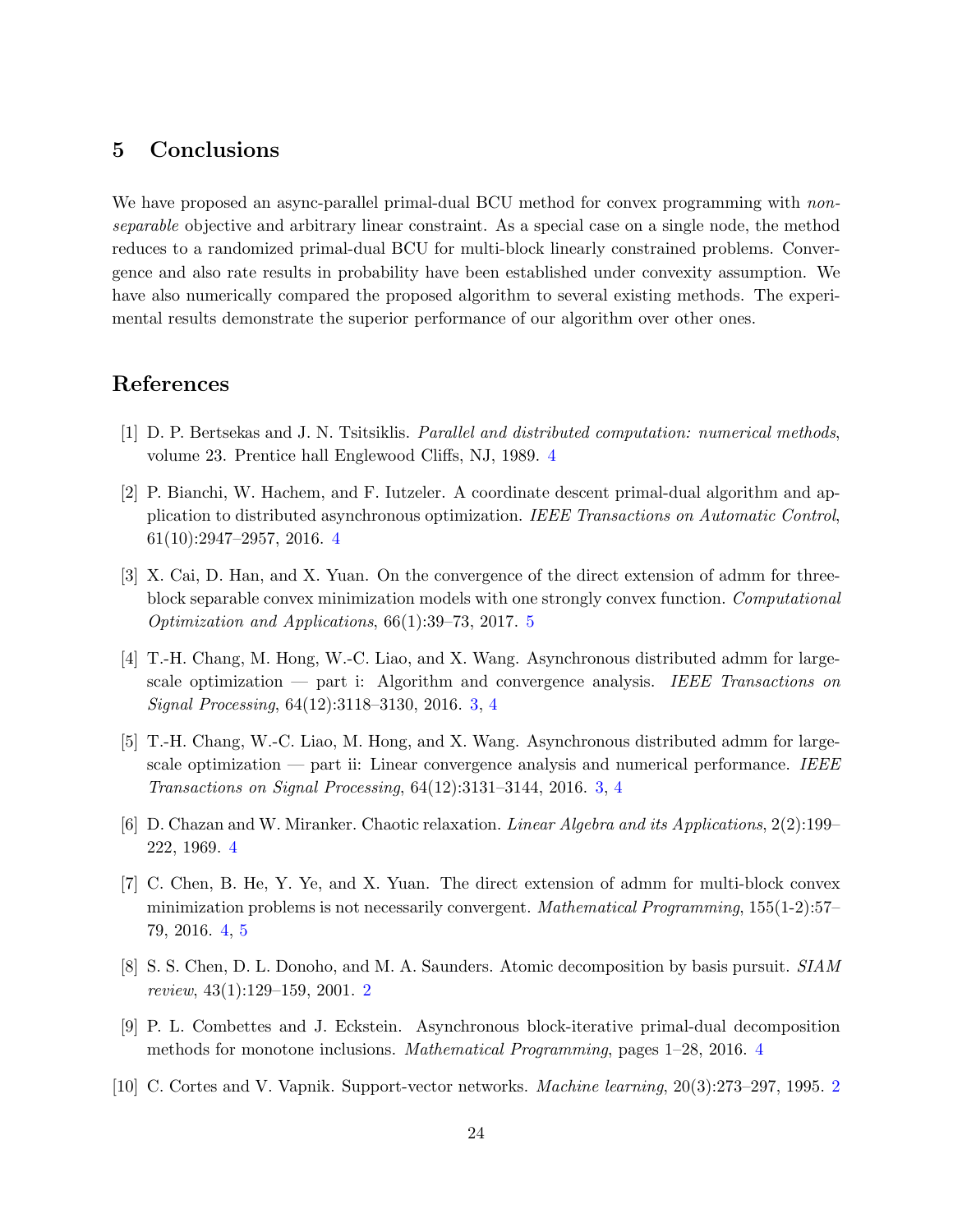- <span id="page-24-9"></span>[11] D. Davis and W. Yin. A three-operator splitting scheme and its optimization applications. Set-valued and variational analysis, 25(4):829–858, 2017. [5](#page-4-0)
- <span id="page-24-2"></span>[12] W. Deng, M.-J. Lai, Z. Peng, and W. Yin. Parallel multi-block ADMM with  $o(1/k)$  convergence. Journal of Scientific Computing,  $71(2)$ : $712-736$ ,  $2017$ . [3,](#page-2-0) [5](#page-4-0)
- <span id="page-24-3"></span>[13] J.-K. Feng, H.-B. Zhang, C.-Z. Cheng, and H.-M. Pei. Convergence analysis of l-admm for multi-block linear-constrained separable convex minimization problem. Journal of the Operations Research Society of China, 3(4):563–579, 2015. [3,](#page-2-0) [4](#page-3-1)
- <span id="page-24-6"></span>[14] X. Gao, Y. Xu, and S. Zhang. Randomized primal-dual proximal block coordinate updates. arXiv preprint arXiv:1605.05969, 2016. [3,](#page-2-0) [7,](#page-6-5) [8,](#page-7-2) [9,](#page-8-6) [22](#page-21-2)
- <span id="page-24-7"></span>[15] X. Gao and S. Zhang. First-order algorithms for convex optimization with nonseparable objective and coupled constraints. Journal of the Operations Research Society of China, 5(2):131– 159, 2017. [3](#page-2-0)
- <span id="page-24-10"></span>[16] D. Han and X. Yuan. A note on the alternating direction method of multipliers. Journal of Optimization Theory and Applications, 155(1):227–238, 2012. [5](#page-4-0)
- <span id="page-24-4"></span>[17] B. He, L. Hou, and X. Yuan. On full Jacobian decomposition of the augmented Lagrangian method for separable convex programming. SIAM Journal on Optimization, 25(4):2274–2312, 2015. [3,](#page-2-0) [5](#page-4-0)
- <span id="page-24-12"></span>[18] B. He, M. Tao, and X. Yuan. Alternating direction method with gaussian back substitution for separable convex programming. SIAM Journal on Optimization, 22(2):313–340, 2012. [3,](#page-2-0) [5](#page-4-0)
- <span id="page-24-5"></span>[19] B. He, M. Tao, and X. Yuan. Convergence rate analysis for the alternating direction method of multipliers with a substitution procedure for separable convex programming. Mathematics of Operations Research, 42(3):662–691, 2017. [3,](#page-2-0) [5](#page-4-0)
- <span id="page-24-8"></span>[20] M. Hong, T.-H. Chang, X. Wang, M. Razaviyayn, S. Ma, and Z.-Q. Luo. A block successive upper bound minimization method of multipliers for linearly constrained convex optimization. arXiv preprint arXiv:1401.7079, 2014. [3](#page-2-0)
- <span id="page-24-1"></span>[21] M. Hong, X. Wang, M. Razaviyayn, and Z.-Q. Luo. Iteration complexity analysis of block coordinate descent methods. Mathematical Programming, 163(1-2):85–114, 2017. [3](#page-2-0)
- <span id="page-24-0"></span>[22] G. M. James, C. Paulson, and P. Rusmevichientong. Penalized and constrained regression. Technical report, 2013. [3](#page-2-0)
- <span id="page-24-11"></span>[23] M. Li, D. Sun, and K.-C. Toh. A convergent 3-block semi-proximal ADMM for convex minimization problems with one strongly convex block. Asia-Pacific Journal of Operational Research, 32(04):1550024, 2015. [5](#page-4-0)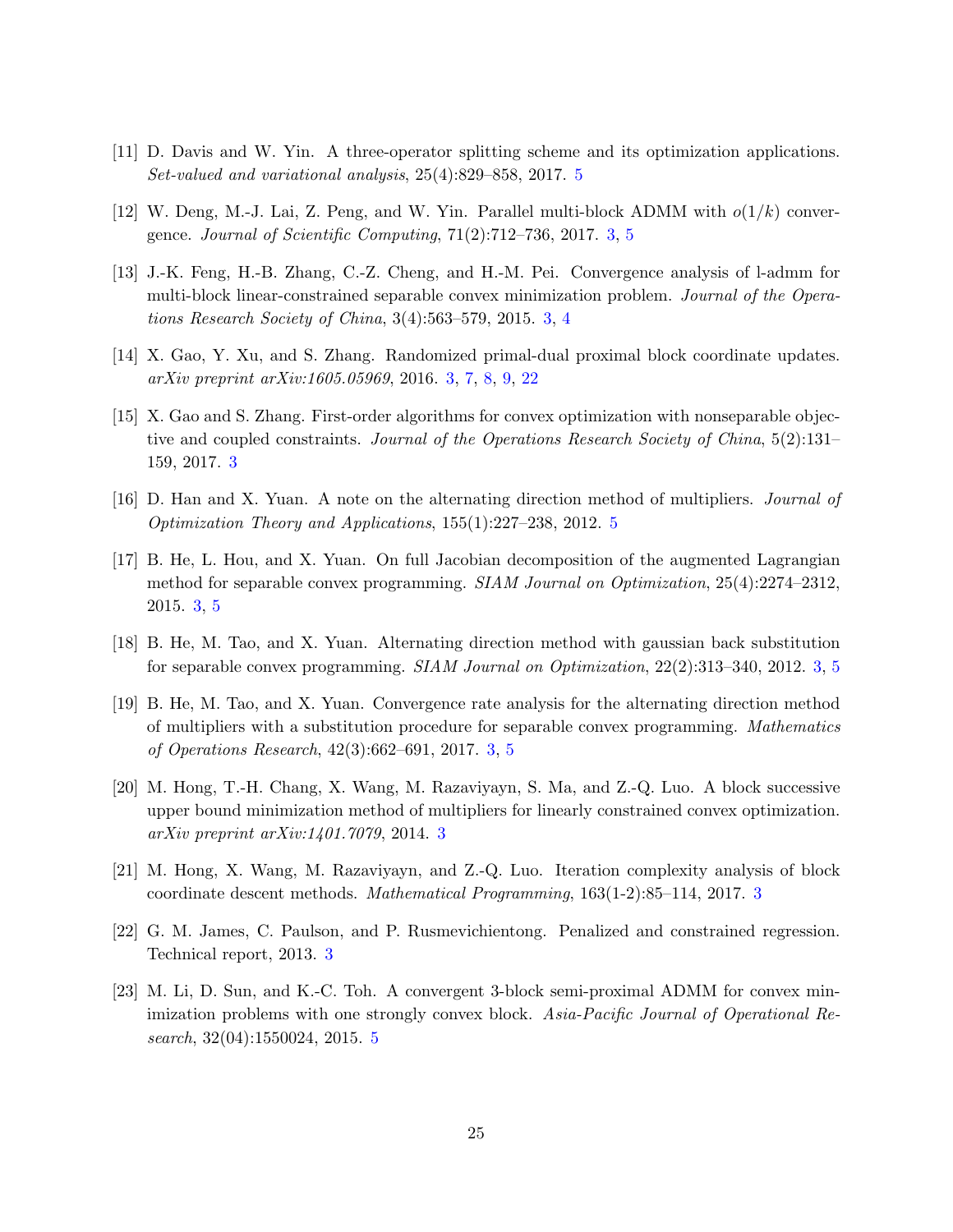- <span id="page-25-12"></span>[24] X. Li, D. Sun, and K.-C. Toh. A schur complement based semi-proximal ADMM for convex quadratic conic programming and extensions. Mathematical Programming, 155(1-2):333–373, 2016. [5](#page-4-0)
- <span id="page-25-10"></span>[25] T. Lin, S. Ma, and S. Zhang. On the global linear convergence of the admm with multiblock variables. SIAM Journal on Optimization, 25(3):1478–1497, 2015. [5](#page-4-0)
- <span id="page-25-11"></span>[26] T. Lin, S. Ma, and S. Zhang. On the sublinear convergence rate of multi-block admm. Journal of the Operations Research Society of China, 3(3):251–274, 2015. [5](#page-4-0)
- <span id="page-25-5"></span>[27] J. Liu and S. J. Wright. Asynchronous stochastic coordinate descent: Parallelism and convergence properties. *SIAM Journal on Optimization*,  $25(1):351-376$ ,  $2015$ . [3,](#page-2-0) [4,](#page-3-1) [15,](#page-14-5) [18](#page-17-3)
- <span id="page-25-6"></span>[28] J. Liu, S. J. Wright, C. Ré, V. Bittorf, and S. Sridhar. An asynchronous parallel stochastic coordinate descent algorithm. Journal of Machine Learning Research, 16:285–322, 2015. [3,](#page-2-0) [4,](#page-3-1) [16](#page-15-5)
- <span id="page-25-0"></span>[29] H. Markowitz. Portfolio selection. The journal of finance, 7(1):77–91, 1952. [2](#page-1-3)
- <span id="page-25-2"></span>[30] Y. Nesterov. Efficiency of coordinate descent methods on huge-scale optimization problems. SIAM Journal on Optimization, 22(2):341–362, 2012. [3](#page-2-0)
- <span id="page-25-1"></span>[31] Z. Peng, T. Wu, Y. Xu, M. Yan, and W. Yin. Coordinate friendly structures, algorithms and applications. Annals of Mathematical Sciences and Applications, 1(1):57–119, 2016. [3](#page-2-0)
- <span id="page-25-7"></span>[32] Z. Peng, Y. Xu, M. Yan, and W. Yin. ARock: An algorithmic framework for asynchronous parallel coordinate updates. SIAM Journal on Scientific Computing, 38(5):A2851–A2879, 2016. [3,](#page-2-0) [4,](#page-3-1) [15](#page-14-5)
- <span id="page-25-9"></span>[33] Z. Peng, Y. Xu, M. Yan, and W. Yin. On the convergence of asynchronous parallel iteration with arbitrary delays. *arXiv preprint arXiv:1612.04425*, 2016. [4,](#page-3-1) [18](#page-17-3)
- <span id="page-25-3"></span>[34] M. Razaviyayn, M. Hong, and Z.-Q. Luo. A unified convergence analysis of block successive minimization methods for nonsmooth optimization. SIAM Journal on Optimization, 23(2):1126–1153, 2013. [3](#page-2-0)
- <span id="page-25-8"></span>[35] B. Recht, C. Re, S. Wright, and F. Niu. Hogwild: A lock-free approach to parallelizing stochastic gradient descent. In Advances in Neural Information Processing Systems, pages 693–701, 2011. [3](#page-2-0)
- <span id="page-25-4"></span>[36] P. Richtárik and M. Takáč. Iteration complexity of randomized block-coordinate descent methods for minimizing a composite function. *Mathematical Programming*,  $144(1-2)$ :1–38. 2014. [3](#page-2-0)
- <span id="page-25-13"></span>[37] D. Sun, K.-C. Toh, and L. Yang. A convergent 3-block semiproximal alternating direction method of multipliers for conic programming with 4-type constraints. SIAM Journal on Optimization, 25(2):882–915, 2015. [5](#page-4-0)